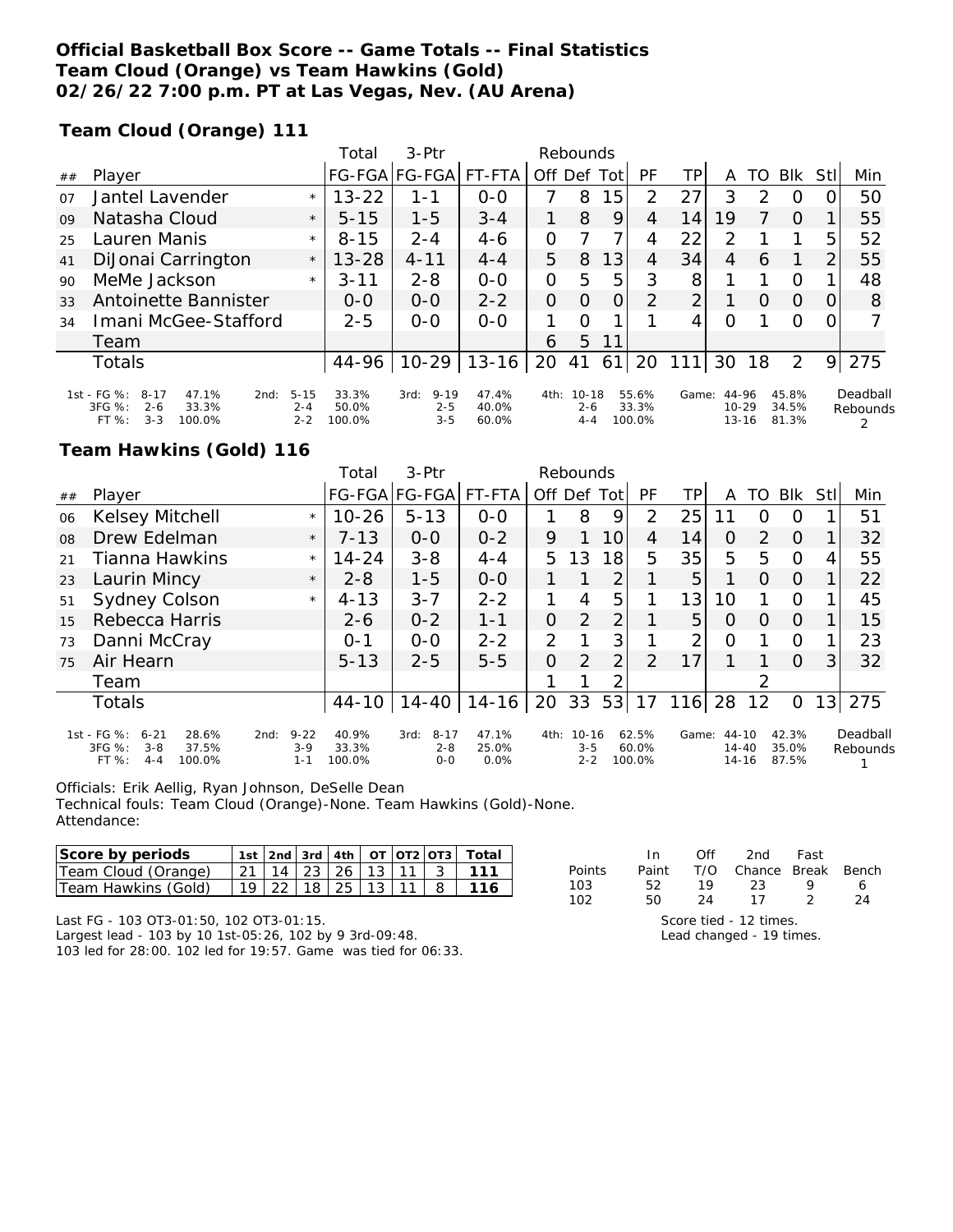# **Team Cloud (Orange) vs Team Hawkins (Gold) 02/26/22 7:00 p.m. PT at Las Vegas, Nev. (AU Arena) 1st PERIOD Play-by-Play (Page 1)**

| $\overline{1}$ st FLNTOD FIAY-DY-FIAY (FAYETI) |       |                   |                |                                         |
|------------------------------------------------|-------|-------------------|----------------|-----------------------------------------|
| HOME TEAM: Team Hawkins (Gold)                 | Time  | Score             |                | Margin VISITORS: Team Cloud (Orange)    |
| REBOUND (DEF) by Drew Edelman                  | 09:48 |                   |                | MISSED JUMPER by MeMe Jackson           |
| MISSED JUMPER by Drew Edelman                  | 09:30 |                   |                | REBOUND (DEF) by DiJonai Carrington     |
|                                                | 09:23 |                   |                | TURNOVR by DiJonai Carrington           |
| STEAL by Laurin Mincy                          | 09:22 |                   |                |                                         |
| MISSED 3 PTR by Tianna Hawkins                 | 09:09 |                   |                | REBOUND (DEF) by Jantel Lavender        |
|                                                | 08:54 | $0 - 2$           | V <sub>2</sub> | GOOD! JUMPER by Jantel Lavender         |
|                                                | 08:54 |                   |                | ASSIST by Natasha Cloud                 |
| MISSED 3 PTR by Kelsey Mitchell                | 08:32 |                   |                | REBOUND (DEF) by Natasha Cloud          |
| REBOUND (DEF) by Sydney Colson                 | 08:12 |                   |                | MISSED LAYUP by Lauren Manis            |
| MISSED 3 PTR by Laurin Mincy                   | 08:07 |                   |                |                                         |
| REBOUND (OFF) by Drew Edelman                  | 08:07 |                   |                |                                         |
| MISSED LAYUP by Drew Edelman                   | 08:02 |                   |                | REBOUND (DEF) by Jantel Lavender        |
|                                                | 07:52 | $0 - 4$           | V <sub>4</sub> | GOOD! LAYUP by Jantel Lavender [PNT]    |
|                                                | 07:52 |                   |                | ASSIST by Natasha Cloud                 |
| GOOD! LAYUP by Tianna Hawkins [PNT]            | 07:37 | $2 - 4$           | V <sub>2</sub> |                                         |
| ASSIST by Sydney Colson                        | 07:37 |                   |                |                                         |
| REBOUND (DEF) by Tianna Hawkins                | 07:22 |                   |                | MISSED LAYUP by DiJonai Carrington      |
| MISSED 3 PTR by Laurin Mincy                   | 06:59 |                   |                | REBOUND (DEF) by Jantel Lavender        |
|                                                | 06:50 | $2 - 7$           | V <sub>5</sub> | GOOD! 3 PTR by DiJonai Carrington       |
|                                                | 06:50 |                   |                | ASSIST by Natasha Cloud                 |
| MISSED 3 PTR by Kelsey Mitchell                | 06:35 |                   |                |                                         |
| REBOUND (OFF) by Drew Edelman                  | 06:35 |                   |                |                                         |
| TURNOVR by Drew Edelman                        | 06:30 |                   |                |                                         |
|                                                | 06:29 |                   |                | STEAL by Lauren Manis                   |
|                                                | 06:22 | $2 - 10$          | $V_8$          | GOOD! 3 PTR by DiJonai Carrington       |
|                                                | 06:22 |                   |                | ASSIST by Natasha Cloud                 |
| TIMEOUT 30sec                                  | 06:18 |                   |                |                                         |
| TIMEOUT MEDIA                                  | 06:18 |                   |                |                                         |
| SUB IN: Danni McCray                           | 06:18 |                   |                |                                         |
| SUB OUT: Drew Edelman                          |       |                   |                |                                         |
|                                                | 06:18 |                   |                |                                         |
| MISSED JUMPER by Laurin Mincy                  | 05:55 |                   |                | REBOUND (DEF) by Natasha Cloud          |
| REBOUND (DEF) by Tianna Hawkins                | 05:47 |                   |                | MISSED 3 PTR by Lauren Manis            |
| MISSED LAYUP by Tianna Hawkins                 | 05:36 |                   |                | REBOUND (DEF) by Natasha Cloud          |
|                                                | 05:26 | $2 - 12$          | V 10           | GOOD! JUMPER by Jantel Lavender         |
|                                                | 05:26 |                   |                | ASSIST by DiJonai Carrington            |
| GOOD! JUMPER by Laurin Mincy                   | 04:50 | $4 - 12$          | $V_8$          |                                         |
|                                                | 04:33 |                   |                | TURNOVR by Natasha Cloud                |
| GOOD! 3 PTR by Sydney Colson                   | 04:18 | $7 - 12$          | V <sub>5</sub> |                                         |
| ASSIST by Laurin Mincy                         | 04:18 |                   |                |                                         |
| REBOUND (DEF) by Sydney Colson                 | 04:00 |                   |                | MISSED 3 PTR by Lauren Manis            |
| MISSED JUMPER by Kelsey Mitchell               | 03:50 |                   |                |                                         |
| REBOUND (OFF) by Tianna Hawkins                | 03:50 |                   |                |                                         |
| MISSED JUMPER by Danni McCray                  | 03:44 |                   |                | REBOUND (DEF) by Lauren Manis           |
|                                                | 03:25 | $7 - 14$          | V <sub>7</sub> | GOOD! LAYUP by Lauren Manis [PNT]       |
| FOUL by Tianna Hawkins (P1T1)                  | 03:25 | $7 - 15$          | V8             | GOOD! FT SHOT by Lauren Manis           |
|                                                |       | <i>03:25 S 25</i> |                |                                         |
| GOOD! 3 PTR by Sydney Colson                   | 03:08 | $10 - 15$         | V <sub>5</sub> |                                         |
| ASSIST by Kelsey Mitchell                      | 03:08 |                   |                |                                         |
| REBOUND (DEF) by Tianna Hawkins                | 02:58 |                   |                | MISSED 3 PTR by Natasha Cloud           |
| GOOD! FT SHOT by Sydney Colson                 | 02:49 | $11 - 15$         | V <sub>4</sub> | FOUL by Natasha Cloud (P1T1)            |
| GOOD! FT SHOT by Sydney Colson                 | 02:49 | $12 - 15$         | $V_3$          |                                         |
|                                                |       | 02:49 \$ 51       |                |                                         |
|                                                | 02:35 |                   |                | TURNOVR by DiJonai Carrington           |
| GOOD! FT SHOT by Tianna Hawkins                | 02:16 | $13 - 15$         | V <sub>2</sub> | FOUL by Lauren Manis (P1T2)             |
| GOOD! FT SHOT by Tianna Hawkins                | 02:16 | $14 - 15$         | V <sub>1</sub> |                                         |
|                                                |       | 02:16 S 21        |                |                                         |
| REBOUND (DEF) by Sydney Colson                 | 02:02 |                   |                | MISSED 3 PTR by MeMe Jackson            |
| MISSED JUMPER by Tianna Hawkins                | 01:54 |                   |                | REBOUND (DEF) by MeMe Jackson           |
|                                                | 01:40 | $14 - 17$         | V <sub>3</sub> | GOOD! LAYUP by DiJonai Carrington [PNT] |
|                                                | 01:32 |                   |                | FOUL by MeMe Jackson (P1T3)             |
|                                                |       |                   |                |                                         |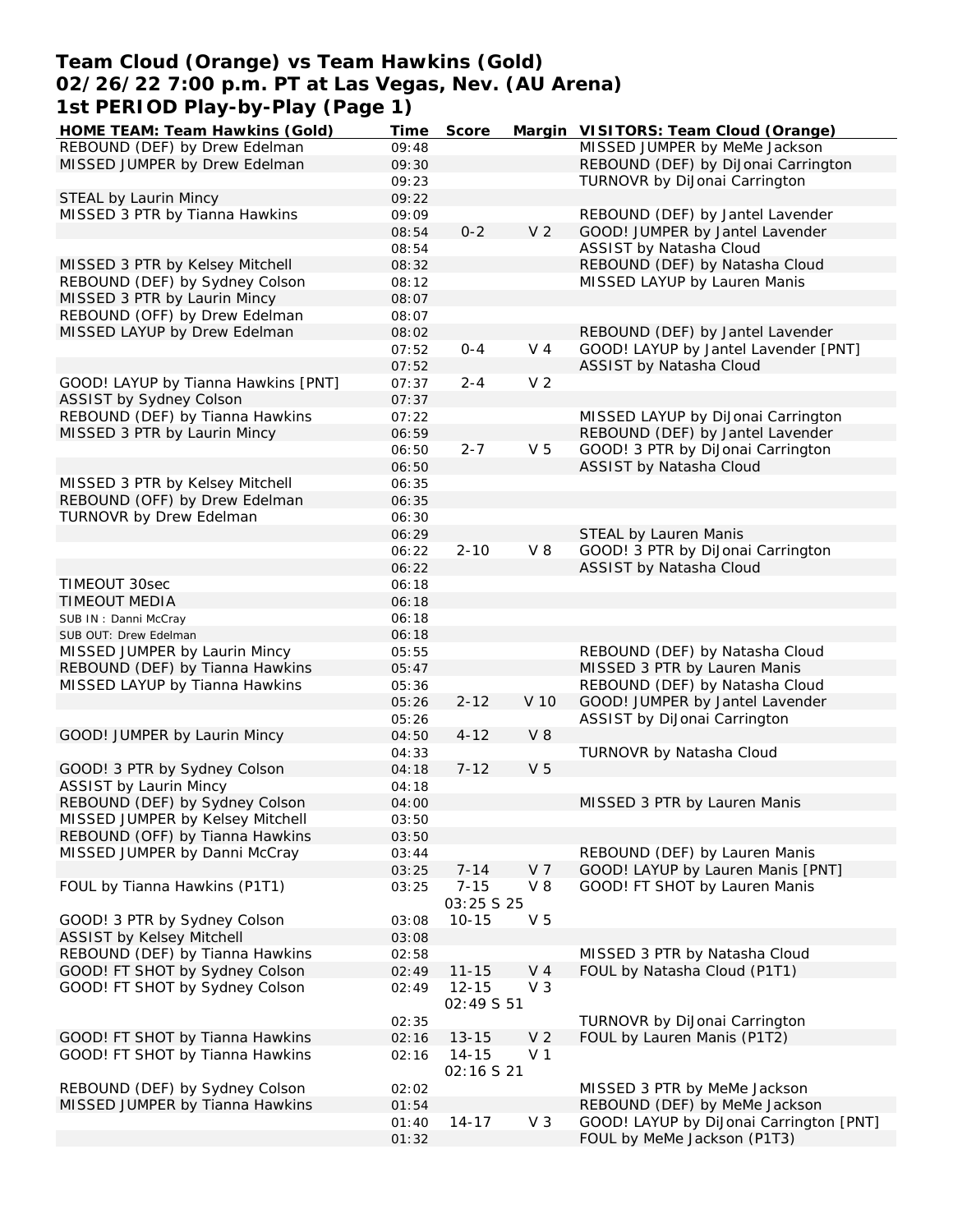# **Team Cloud (Orange) vs Team Hawkins (Gold) 02/26/22 7:00 p.m. PT at Las Vegas, Nev. (AU Arena) 1st PERIOD Play-by-Play (Page 2)**

| HOME TEAM: Team Hawkins (Gold)      | Time  | Score             |                | Margin VISITORS: Team Cloud (Orange)     |
|-------------------------------------|-------|-------------------|----------------|------------------------------------------|
|                                     |       | 01:32 P06         |                |                                          |
| MISSED JUMPER by Kelsey Mitchell    | 01:26 |                   |                | REBOUND (DEF) by DiJonai Carrington      |
| REBOUND (DEF) by Kelsey Mitchell    | 01:15 |                   |                | MISSED JUMPER by Jantel Lavender         |
| GOOD! LAYUP by Tianna Hawkins [PNT] | 01:03 | $16 - 17$         | V <sub>1</sub> |                                          |
| FOUL by Danni McCray (P1T2)         | 00:52 | $16 - 18$         | V <sub>2</sub> | GOOD! FT SHOT by Natasha Cloud           |
|                                     | 00:52 | $16 - 19$         | $V_3$          | GOOD! FT SHOT by Natasha Cloud           |
|                                     |       | <i>00:52 S 09</i> |                |                                          |
| GOOD! 3 PTR by Kelsey Mitchell      | 00:35 | $19-19$           | T <sub>1</sub> |                                          |
| ASSIST by Sydney Colson             | 00:35 |                   |                |                                          |
|                                     | 00:12 |                   |                | MISSED JUMPER by Jantel Lavender         |
|                                     | 00:12 |                   |                | REBOUND (OFF) by DiJonai Carrington      |
|                                     | 00:09 | $19 - 21$         | V <sub>2</sub> | GOOD! TIP-IN by DiJonai Carrington [PNT] |
| MISSED LAYUP by Sydney Colson       | 00:03 |                   |                |                                          |
| REBOUND (OFF) by Sydney Colson      | 00:03 |                   |                |                                          |
| MISSED JUMPER by Sydney Colson      | 00:02 |                   |                | REBOUND (DEF) by Jantel Lavender         |

Team Cloud (Orange) 21, Team Hawkins (Gold) 19

|                                              | In In | Off | 2nd | Fast |                         |
|----------------------------------------------|-------|-----|-----|------|-------------------------|
| 1st period-only Paint T/O Chance Break Bench |       |     |     |      |                         |
| Team Cloud (Orange) 8 3 2 0 0                |       |     |     |      | Score tied - 1 time.    |
| Team Hawkins (Gold) 4 5                      |       |     |     |      | Lead changed - 0 times. |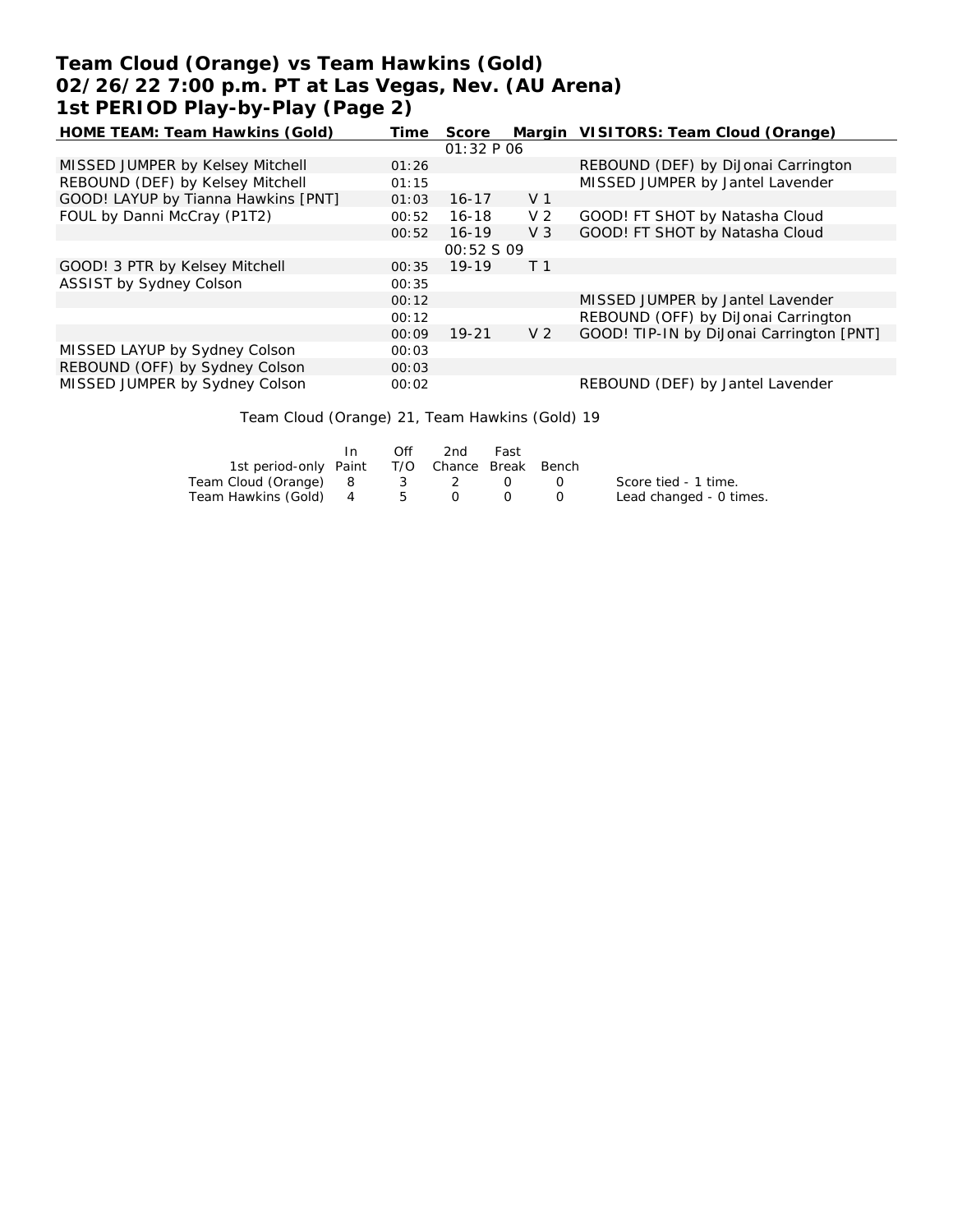# **Team Cloud (Orange) vs Team Hawkins (Gold) 02/26/22 7:00 p.m. PT at Las Vegas, Nev. (AU Arena) 2nd PERIOD Play-by-Play (Page 1)**

| HOME TEAM: Team Hawkins (Gold)      | Time  | Score             |                | Margin VISITORS: Team Cloud (Orange)     |
|-------------------------------------|-------|-------------------|----------------|------------------------------------------|
| SUB IN: Air Hearn                   | 10:00 |                   |                | SUB IN: Antoinette Bannister             |
| SUB OUT: Sydney Colson              | 10:00 |                   |                | SUB IN: Imani McGee-Stafford             |
|                                     | 10:00 |                   |                | SUB OUT: MeMe Jackson                    |
|                                     | 10:00 |                   |                | SUB OUT: Jantel Lavender                 |
| MISSED JUMPER by Air Hearn          | 09:43 |                   |                |                                          |
| REBOUND (OFF) by (TEAM)             | 09:43 |                   |                |                                          |
| MISSED LAYUP by Air Hearn           |       |                   |                |                                          |
|                                     | 09:12 |                   |                |                                          |
| REBOUND (OFF) by Drew Edelman       | 09:12 |                   |                |                                          |
| GOOD! 3 PTR by Kelsey Mitchell      | 09:08 | $22 - 21$         | H <sub>1</sub> |                                          |
| ASSIST by Air Hearn                 | 09:08 |                   |                |                                          |
|                                     | 08:52 | $22 - 24$         | V <sub>2</sub> | GOOD! 3 PTR by Lauren Manis              |
|                                     | 08:52 |                   |                | ASSIST by DiJonai Carrington             |
| MISSED LAYUP by Tianna Hawkins      | 08:33 |                   |                | REBOUND (DEF) by (TEAM)                  |
|                                     | 08:20 |                   |                | MISSED LAYUP by Natasha Cloud            |
|                                     | 08:20 |                   |                | REBOUND (OFF) by Imani McGee-Stafford    |
|                                     | 08:16 | $22 - 26$         | V <sub>4</sub> | GOOD! TIP-IN by Imani McGee-Stafford [PN |
| MISSED 3 PTR by Laurin Mincy        | 08:04 |                   |                | REBOUND (DEF) by Lauren Manis            |
| REBOUND (DEF) by Kelsey Mitchell    | 07:52 |                   |                | MISSED LAYUP by Lauren Manis             |
| GOOD! LAYUP by Drew Edelman [PNT]   |       |                   | V <sub>2</sub> |                                          |
|                                     | 07:45 | $24 - 26$         |                |                                          |
| ASSIST by Kelsey Mitchell           | 07:45 |                   |                |                                          |
|                                     | 07:31 |                   |                | <b>TURNOVR by Imani McGee-Stafford</b>   |
| STEAL by Air Hearn                  | 07:28 |                   |                |                                          |
| MISSED JUMPER by Tianna Hawkins     | 07:15 |                   |                | REBOUND (DEF) by Lauren Manis            |
| FOUL by Kelsey Mitchell (P1T3)      | 07:01 |                   |                |                                          |
| SUB IN: Rebecca Harris              | 07:01 |                   |                |                                          |
| SUB OUT: Laurin Mincy               | 07:01 |                   |                |                                          |
|                                     |       | <i>OT:01 P 41</i> |                |                                          |
| REBOUND (DEF) by Tianna Hawkins     | 06:55 |                   |                | MISSED LAYUP by Imani McGee-Stafford     |
| MISSED 3 PTR by Rebecca Harris      | 06:48 |                   |                |                                          |
|                                     |       |                   |                |                                          |
| REBOUND (OFF) by Kelsey Mitchell    | 06:48 |                   |                |                                          |
| MISSED 3 PTR by Tianna Hawkins      | 06:39 |                   |                | REBOUND (DEF) by Lauren Manis            |
| REBOUND (DEF) by Tianna Hawkins     | 06:27 |                   |                | MISSED LAYUP by DiJonai Carrington       |
| MISSED LAYUP by Drew Edelman        | 06:19 |                   |                |                                          |
| REBOUND (OFF) by Drew Edelman       | 06:19 |                   |                |                                          |
| GOOD! TIP-IN by Drew Edelman [PNT]  | 06:16 | $26 - 26$         | T <sub>2</sub> |                                          |
| REBOUND (DEF) by Rebecca Harris     | 05:57 |                   |                | MISSED 3 PTR by DiJonai Carrington       |
|                                     | 05:48 |                   |                | FOUL by Antoinette Bannister (P1T4)      |
| SUB IN: Sydney Colson               | 05:48 |                   |                | SUB IN : Jantel Lavender                 |
| SUB OUT: Air Hearn                  | 05:48 |                   |                | SUB IN : MeMe Jackson                    |
|                                     | 05:48 |                   |                | SUB OUT: DiJonai Carrington              |
|                                     |       |                   |                |                                          |
|                                     | 05:48 |                   |                | SUB OUT: Lauren Manis                    |
|                                     |       | 05:48 P 15        |                |                                          |
|                                     | 05:47 |                   |                | FOUL by Imani McGee-Stafford (P1T5)      |
|                                     |       | <i>05:47 P 08</i> |                |                                          |
| MISSED LAYUP by Drew Edelman        | 05:34 |                   |                | REBOUND (DEF) by (TEAM)                  |
| FOUL by Drew Edelman (P1T4)         | 05:33 |                   |                |                                          |
|                                     | 05:33 |                   |                | SUB IN: DiJonai Carrington               |
|                                     | 05:33 |                   |                | SUB OUT: MeMe Jackson                    |
|                                     |       | 05:33 P 07        |                |                                          |
|                                     | 05:18 | $26 - 28$         | V <sub>2</sub> | GOOD! LAYUP by Imani McGee-Stafford [PN  |
|                                     | 05:18 |                   |                | ASSIST by Natasha Cloud                  |
| GOOD! LAYUP by Rebecca Harris [PNT] | 04:58 | 28-28             | T <sub>3</sub> |                                          |
|                                     | 04:58 |                   |                | FOUL by Antoinette Bannister (P2T6)      |
|                                     |       |                   |                |                                          |
| TIMEOUT media                       | 04:58 |                   |                |                                          |
| GOOD! FT SHOT by Rebecca Harris     | 04:58 | 29-28             | H <sub>1</sub> |                                          |
|                                     |       | 04:58 S 15        |                |                                          |
| FOUL by Kelsey Mitchell (P2T5)      | 04:41 | 29-29             | T 4            | GOOD! FT SHOT by Antoinette Bannister    |
|                                     | 04:41 | 29-30             | V <sub>1</sub> | GOOD! FT SHOT by Antoinette Bannister    |
|                                     |       | 04:41 S 33        |                |                                          |
| GOOD! 3 PTR by Sydney Colson        | 04:27 | $32 - 30$         | H <sub>2</sub> |                                          |
|                                     |       |                   |                |                                          |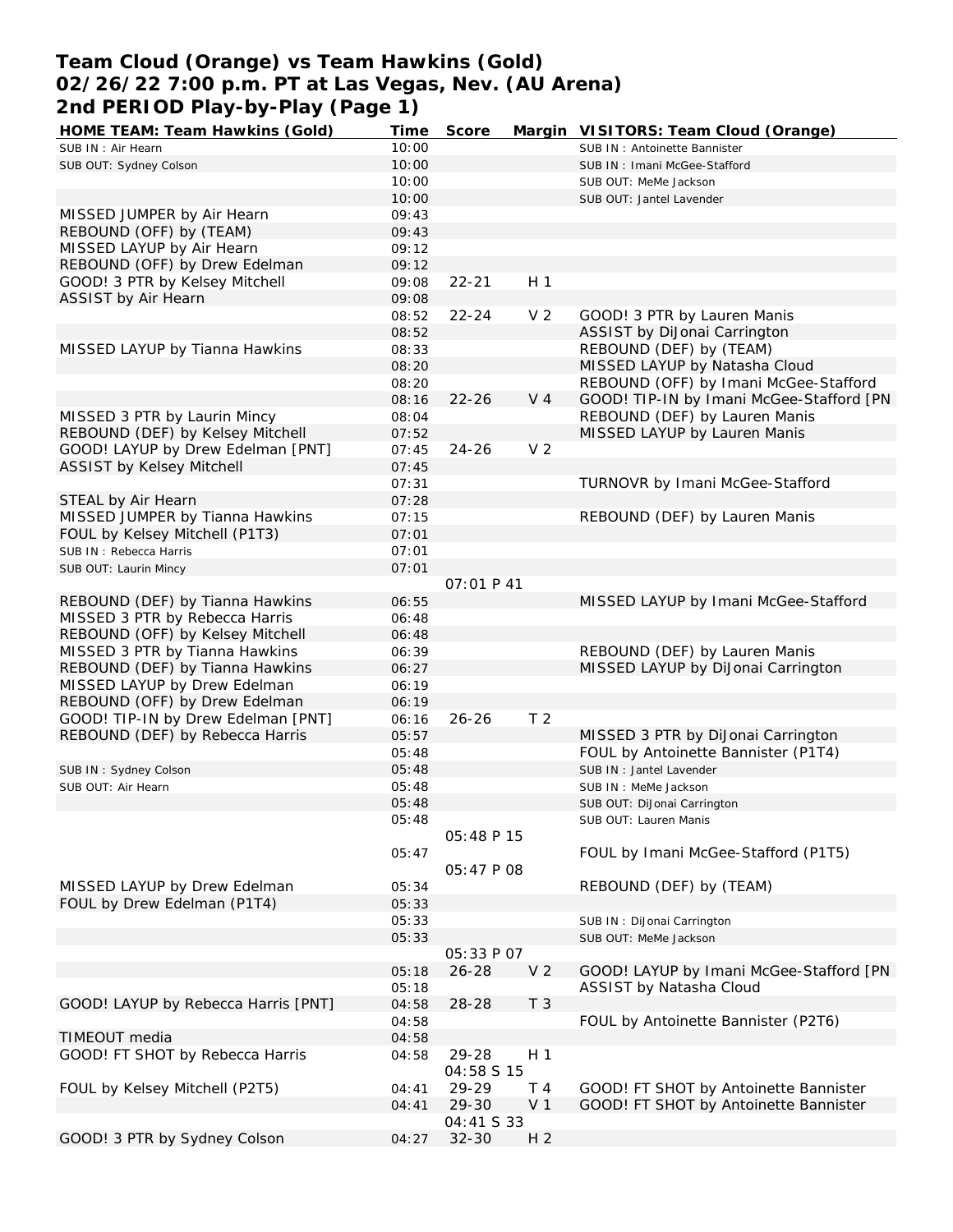# **Team Cloud (Orange) vs Team Hawkins (Gold) 02/26/22 7:00 p.m. PT at Las Vegas, Nev. (AU Arena) 2nd PERIOD Play-by-Play (Page 2)**

| HOME TEAM: Team Hawkins (Gold)      | Time  | Score      |                | Margin VISITORS: Team Cloud (Orange)    |
|-------------------------------------|-------|------------|----------------|-----------------------------------------|
| <b>ASSIST by Tianna Hawkins</b>     | 04:27 |            |                |                                         |
|                                     | 04:14 |            |                | TURNOVR by Natasha Cloud                |
| STEAL by Drew Edelman               | 04:13 |            |                |                                         |
| GOOD! LAYUP by Tianna Hawkins [PNT] | 04:02 | $34 - 30$  | H 4            |                                         |
| <b>ASSIST by Kelsey Mitchell</b>    | 04:02 |            |                |                                         |
|                                     | 03:49 | $34 - 32$  | H <sub>2</sub> | GOOD! LAYUP by DiJonai Carrington [PNT] |
|                                     | 03:49 |            |                | ASSIST by Antoinette Bannister          |
| GOOD! LAYUP by Tianna Hawkins [PNT] | 03:31 | $36 - 32$  | H 4            |                                         |
| <b>ASSIST by Kelsey Mitchell</b>    | 03:31 |            |                |                                         |
| REBOUND (DEF) by Kelsey Mitchell    | 03:19 |            |                | MISSED 3 PTR by DiJonai Carrington      |
| MISSED 3 PTR by Tianna Hawkins      | 03:02 |            |                |                                         |
| REBOUND (OFF) by Drew Edelman       | 03:02 |            |                |                                         |
| MISSED LAYUP by Drew Edelman        | 02:57 |            |                | REBOUND (DEF) by DiJonai Carrington     |
| REBOUND (DEF) by Rebecca Harris     | 02:40 |            |                | MISSED LAYUP by DiJonai Carrington      |
| GOOD! 3 PTR by Kelsey Mitchell      | 02:31 | 39-32      | H 7            |                                         |
| ASSIST by Sydney Colson             | 02:31 |            |                |                                         |
|                                     | 02:27 |            |                | TIMEOUT 30sec                           |
| SUB IN: Danni McCray                | 02:27 |            |                | SUB IN : MeMe Jackson                   |
| SUB OUT: Drew Edelman               | 02:27 |            |                | SUB IN: Lauren Manis                    |
|                                     | 02:27 |            |                | SUB OUT: Antoinette Bannister           |
|                                     | 02:27 |            |                | SUB OUT: Imani McGee-Stafford           |
| REBOUND (DEF) by Kelsey Mitchell    | 02:13 |            |                | MISSED JUMPER by Jantel Lavender        |
|                                     | 02:11 |            |                | FOUL by DiJonai Carrington (P1T7)       |
|                                     |       | 02:11P06   |                |                                         |
| MISSED 3 PTR by Kelsey Mitchell     | 01:47 |            |                | <b>BLOCK by Lauren Manis</b>            |
|                                     | 01:45 |            |                | REBOUND (DEF) by Lauren Manis           |
| FOUL by Tianna Hawkins (P2T6)       | 01:39 |            |                |                                         |
|                                     |       | 01:39 P 07 |                |                                         |
|                                     | 01:31 | 39-35      | H 4            | GOOD! 3 PTR by Lauren Manis             |
|                                     | 01:31 |            |                | ASSIST by DiJonai Carrington            |
| GOOD! JUMPER by Tianna Hawkins      | 01:06 | $41 - 35$  | H 6            |                                         |
| ASSIST by Sydney Colson             | 01:06 |            |                |                                         |
| REBOUND (DEF) by Tianna Hawkins     | 00:50 |            |                | MISSED JUMPER by Lauren Manis           |
| MISSED 3 PTR by Rebecca Harris      | 00:38 |            |                | REBOUND (DEF) by MeMe Jackson           |
| REBOUND (DEF) by Sydney Colson      | 00:26 |            |                | MISSED JUMPER by DiJonai Carrington     |
| TURNOVR by (TEAM)                   | 00:01 |            |                |                                         |
| STEAL by Tianna Hawkins             | 00:01 |            |                | TURNOVR by Natasha Cloud                |
|                                     | 00:00 |            |                | SUB IN: Grace Hunter                    |
|                                     | 00:00 |            |                | SUB OUT: DiJonai Carrington             |

Team Hawkins (Gold) 41, Team Cloud (Orange) 35

|                                              | In. | Off | 2nd | Fast |     |                         |
|----------------------------------------------|-----|-----|-----|------|-----|-------------------------|
| 2nd period-only Paint T/O Chance Break Bench |     |     |     |      |     |                         |
| Team Cloud (Orange) 6 0 2 0 6                |     |     |     |      |     | Score tied - 3 times.   |
| Team Hawkins (Gold) 10 2 5                   |     |     |     |      | - 3 | Lead changed - 5 times. |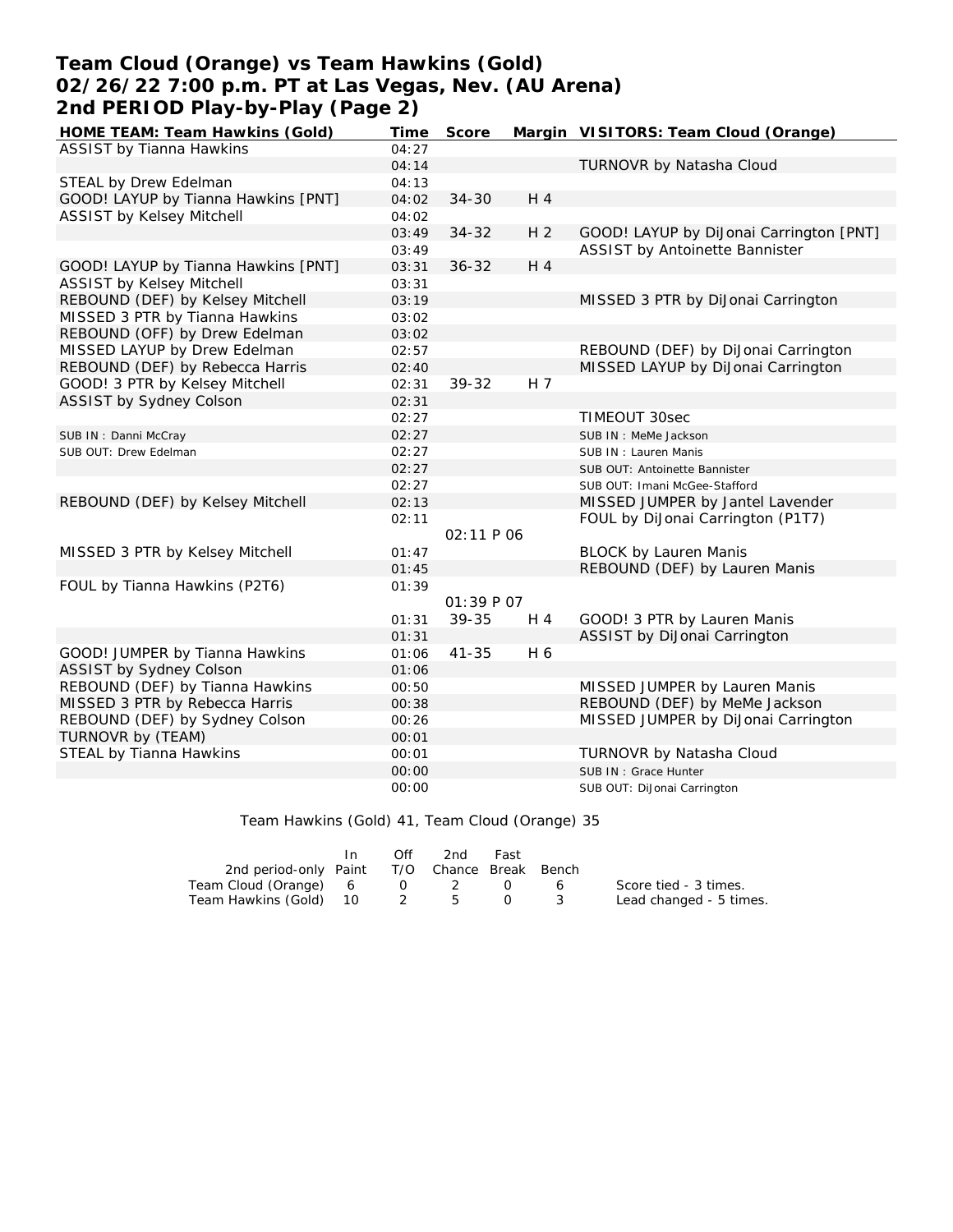### **Team Cloud (Orange) vs Team Hawkins (Gold) 02/26/22 7:00 p.m. PT at Las Vegas, Nev. (AU Arena) 3rd PERIOD Play-by-Play (Page 1)**

| HOME TEAM: Team Hawkins (Gold)       | Time           | Score                   |                | Margin VISITORS: Team Cloud (Orange)     |
|--------------------------------------|----------------|-------------------------|----------------|------------------------------------------|
| GOOD! 3 PTR by Kelsey Mitchell       | 09:48          | $44 - 35$               | H 9            |                                          |
| ASSIST by Sydney Colson              | 09:48          |                         |                |                                          |
| REBOUND (DEF) by Tianna Hawkins      | 09:29          |                         |                | MISSED JUMPER by Jantel Lavender         |
| MISSED 3 PTR by Kelsey Mitchell      | 09:14          |                         |                | REBOUND (DEF) by DiJonai Carrington      |
|                                      | 09:01          | $44 - 37$               | H 7            | GOOD! JUMPER by Jantel Lavender          |
| GOOD! LAYUP by Tianna Hawkins [PNT]  | 08:33          | $46 - 37$               | H 9            |                                          |
| ASSIST by Sydney Colson              | 08:33          |                         |                |                                          |
|                                      | 08:17          |                         |                | MISSED 3 PTR by MeMe Jackson             |
|                                      | 08:17          |                         |                | REBOUND (OFF) by Jantel Lavender         |
| FOUL by Drew Edelman (P2T1)          | 07:59          | 46-38                   | H 8            | GOOD! FT SHOT by Lauren Manis            |
|                                      |                | 46-39                   | H 7            | GOOD! FT SHOT by Lauren Manis            |
|                                      | 07:59          | <i>07:59 S 25</i>       |                |                                          |
| MISSED 3 PTR by Sydney Colson        | 07:37          |                         |                |                                          |
| REBOUND (OFF) by Tianna Hawkins      | 07:37          |                         |                |                                          |
| TURNOVR by (TEAM)                    | 07:35          |                         |                |                                          |
|                                      | 07:21          |                         |                | MISSED JUMPER by Jantel Lavender         |
|                                      | 07:21          |                         |                | REBOUND (OFF) by (TEAM)                  |
|                                      | 07:09          |                         |                | MISSED JUMPER by Lauren Manis            |
|                                      | 07:09          |                         |                | REBOUND (OFF) by Jantel Lavender         |
|                                      | 07:06          | $46 - 41$               | H 5            | GOOD! TIP-IN by Jantel Lavender [PNT]    |
| TURNOVR by Drew Edelman              | 06:45          |                         |                |                                          |
|                                      | 06:44          |                         |                | STEAL by DiJonai Carrington              |
|                                      | 06:40          | $46 - 43$               | H 3            | GOOD! LAYUP by DiJonai Carrington [FB/PN |
|                                      | 06:40          |                         |                | ASSIST by Natasha Cloud                  |
| MISSED 3 PTR by Tianna Hawkins       | 06:28          |                         |                |                                          |
| REBOUND (OFF) by Laurin Mincy        | 06:28          |                         |                |                                          |
|                                      |                | 48-43                   | H 5            |                                          |
| GOOD! JUMPER by Kelsey Mitchell      | 06:19          |                         | $H_3$          |                                          |
|                                      | 05:56          | 48-45                   |                | GOOD! LAYUP by Lauren Manis [PNT]        |
|                                      | 05:56          |                         |                | ASSIST by Jantel Lavender                |
| FOUL by Laurin Mincy (P1T2)          | 05:56          |                         |                | MISSED FT SHOT by Lauren Manis           |
| REBOUND (DEF) by (TEAM)              | 05:56          |                         |                |                                          |
| SUB IN : Air Hearn                   | 05:56          |                         |                |                                          |
| SUB IN: Rebecca Harris               | 05:56          |                         |                |                                          |
| SUB IN: Danni McCray                 | 05:56          |                         |                |                                          |
| SUB OUT: Drew Edelman                | 05:56          |                         |                |                                          |
| SUB OUT: Laurin Mincy                | 05:56          |                         |                |                                          |
| SUB OUT: Sydney Colson               | 05:56          |                         |                |                                          |
|                                      |                | 05:56 S 25              |                |                                          |
| GOOD! 3 PTR by Air Hearn             | 05:39          | $51 - 45$               | H 6            |                                          |
| ASSIST by Kelsey Mitchell            | 05:39          |                         |                |                                          |
| FOUL by Air Hearn (P1T3)             | 05:23          |                         |                | MISSED FT SHOT by Natasha Cloud          |
|                                      | 05:23          |                         |                | REBOUND (OFF) by (DEADBALL)              |
|                                      | 05:23          | $51 - 46$<br>05:23 S 09 | H 5            | GOOD! FT SHOT by Natasha Cloud           |
| MISSED 3 PTR by Kelsey Mitchell      | 05:14          |                         |                | REBOUND (DEF) by Natasha Cloud           |
|                                      | 05:08          | $51 - 49$               | H <sub>2</sub> | GOOD! 3 PTR by MeMe Jackson [FB]         |
|                                      | 05:08          |                         |                | ASSIST by Natasha Cloud                  |
| GOOD! LAYUP by Rebecca Harris [PNT]  | 04:46          | 53-49                   | H 4            |                                          |
| REBOUND (DEF) by Air Hearn           | 04:39          |                         |                | MISSED 3 PTR by MeMe Jackson             |
| MISSED LAYUP by Air Hearn            | 04:29          |                         |                | REBOUND (DEF) by Natasha Cloud           |
|                                      |                |                         |                | GOOD! LAYUP by DiJonai Carrington [FB/PN |
|                                      | 04:22<br>04:22 | 53-51                   | H <sub>2</sub> | ASSIST by Natasha Cloud                  |
| TURNOVR by Air Hearn                 |                |                         |                |                                          |
|                                      | 03:58          |                         |                |                                          |
|                                      | 03:58          |                         |                | TIMEOUT MEDIA                            |
| REBOUND (DEF) by Tianna Hawkins      | 03:47          |                         |                | MISSED LAYUP by Natasha Cloud            |
| GOOD! LAYUP by Air Hearn [PNT]       | 03:27          | 55-51                   | H 4            |                                          |
|                                      | 03:15          | 55-53                   | H <sub>2</sub> | GOOD! LAYUP by DiJonai Carrington [PNT]  |
| MISSED JUMPER by Rebecca Harris      | 02:56          |                         |                |                                          |
| REBOUND (OFF) by Tianna Hawkins      | 02:56          |                         |                |                                          |
| GOOD! TIP-IN by Tianna Hawkins [PNT] | 02:53          | 57-53                   | H 4            |                                          |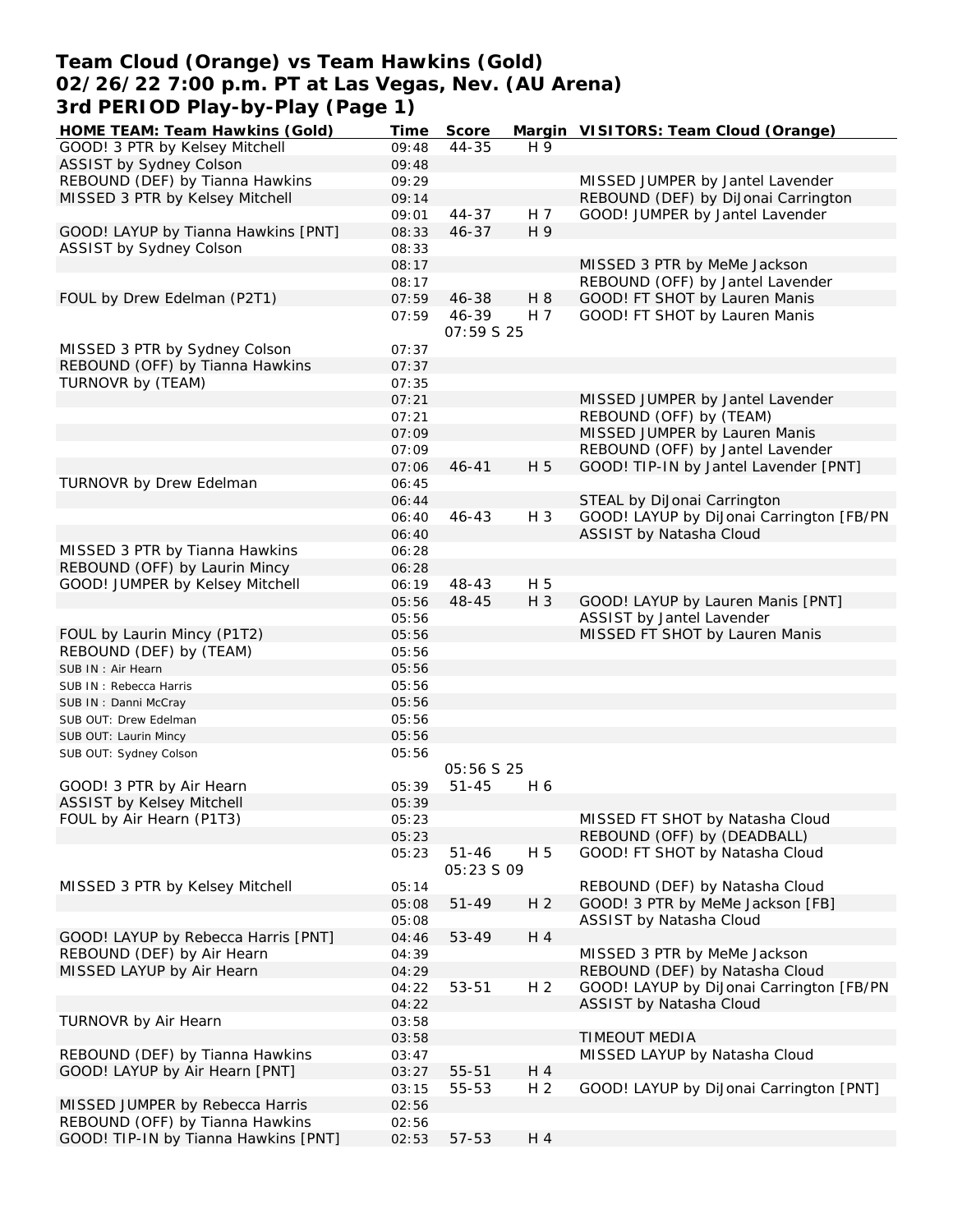# **Team Cloud (Orange) vs Team Hawkins (Gold) 02/26/22 7:00 p.m. PT at Las Vegas, Nev. (AU Arena) 3rd PERIOD Play-by-Play (Page 2)**

| HOME TEAM: Team Hawkins (Gold)  | Time  | Score      |                | Margin VISITORS: Team Cloud (Orange)    |
|---------------------------------|-------|------------|----------------|-----------------------------------------|
| REBOUND (DEF) by Danni McCray   | 02:34 |            |                | MISSED LAYUP by Natasha Cloud           |
| MISSED JUMPER by Rebecca Harris | 02:12 |            |                | REBOUND (DEF) by Jantel Lavender        |
|                                 | 02:05 |            |                | MISSED 3 PTR by MeMe Jackson            |
|                                 | 02:05 |            |                | REBOUND (OFF) by DiJonai Carrington     |
|                                 | 01:57 | 57-56      | H 1            | GOOD! 3 PTR by DiJonai Carrington       |
|                                 | 01:57 |            |                | ASSIST by Natasha Cloud                 |
| MISSED 3 PTR by Air Hearn       | 01:34 |            |                | REBOUND (DEF) by (TEAM)                 |
| SUB IN: Sydney Colson           | 01:31 |            |                |                                         |
| SUB OUT: Kelsey Mitchell        | 01:31 |            |                |                                         |
|                                 | 01:14 |            |                | MISSED JUMPER by MeMe Jackson           |
|                                 | 01:14 |            |                | REBOUND (OFF) by Jantel Lavender        |
| FOUL by Sydney Colson (P1T4)    | 01:12 |            |                |                                         |
|                                 |       | 01:12 P 07 |                |                                         |
|                                 | 01:04 | 57-58      | V <sub>1</sub> | GOOD! LAYUP by DiJonai Carrington [PNT] |
|                                 | 01:04 |            |                | ASSIST by Natasha Cloud                 |
| GOOD! JUMPER by Air Hearn       | 00:50 | 59-58      | H <sub>1</sub> |                                         |
| <b>ASSIST by Tianna Hawkins</b> | 00:50 |            |                |                                         |
|                                 | 00:38 |            |                | TURNOVR by Natasha Cloud                |
| STEAL by Rebecca Harris         | 00:37 |            |                |                                         |
|                                 | 00:22 |            |                | FOUL by Lauren Manis (P2T1)             |
|                                 |       | 00:22 P 51 |                |                                         |
| MISSED 3 PTR by Sydney Colson   | 00:14 |            |                | REBOUND (DEF) by (TEAM)                 |
|                                 | 00:02 |            |                | MISSED JUMPER by Natasha Cloud          |
|                                 | 00:02 |            |                | REBOUND (OFF) by (TEAM)                 |
|                                 |       |            |                |                                         |

Team Hawkins (Gold) 59, Team Cloud (Orange) 58

|                                              | Off | 2nd | Fast |        |                         |
|----------------------------------------------|-----|-----|------|--------|-------------------------|
| 3rd period-only Paint T/O Chance Break Bench |     |     |      |        |                         |
| Team Cloud (Orange) 12                       | 4   |     |      | $\cap$ | Score tied - 0 times.   |
| Team Hawkins (Gold) 8 0                      |     | 4   |      |        | Lead changed - 2 times. |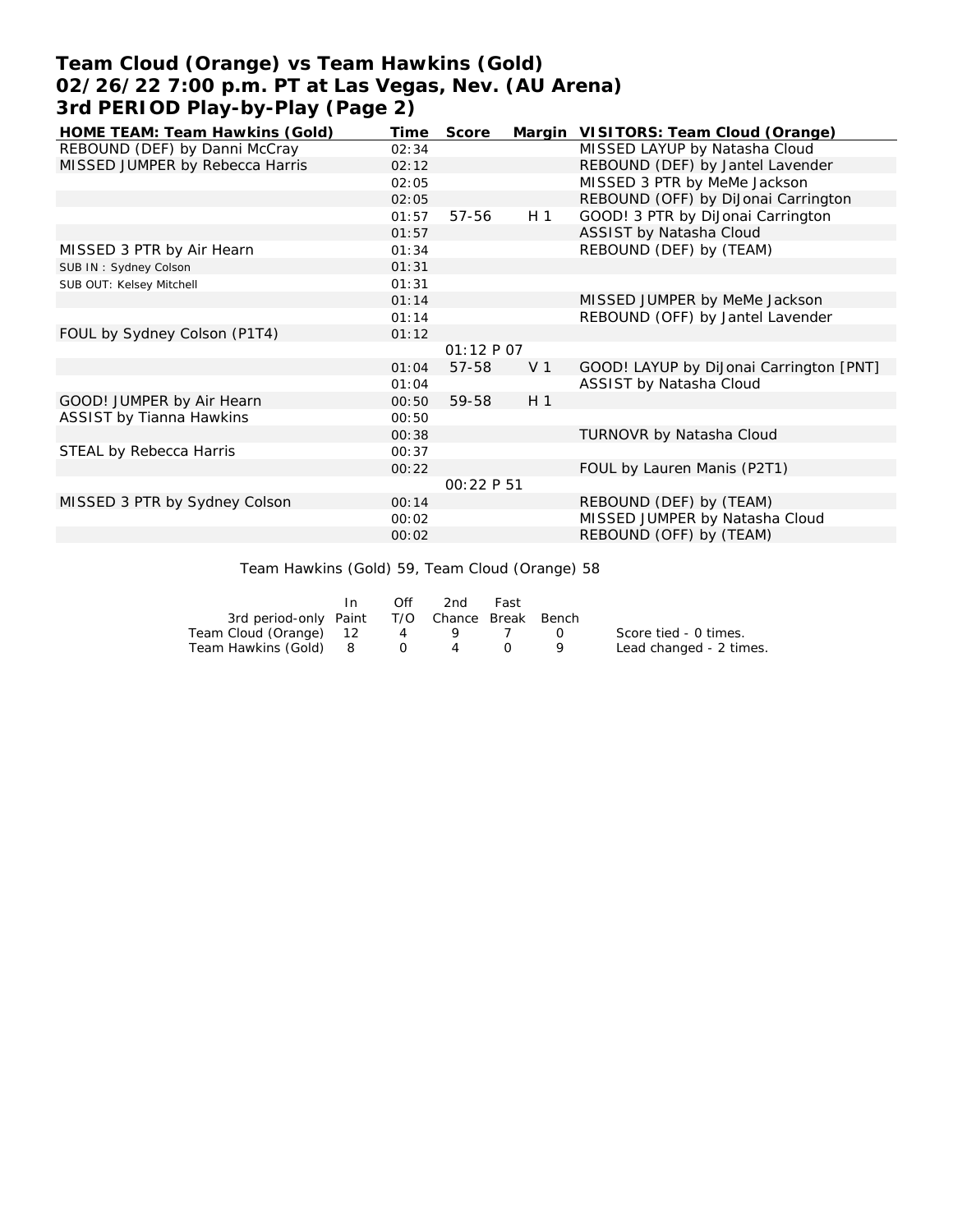### **Team Cloud (Orange) vs Team Hawkins (Gold) 02/26/22 7:00 p.m. PT at Las Vegas, Nev. (AU Arena) 4th PERIOD Play-by-Play (Page 1)**

| HOME TEAM: Team Hawkins (Gold)       | Time  | Score       |                | Margin VISITORS: Team Cloud (Orange) |
|--------------------------------------|-------|-------------|----------------|--------------------------------------|
| SUB IN: Air Hearn                    | 10:00 |             |                |                                      |
| SUB IN: Danni McCray                 | 10:00 |             |                |                                      |
| SUB OUT: Drew Edelman                | 10:00 |             |                |                                      |
| SUB OUT: Kelsey Mitchell             | 10:00 |             |                |                                      |
| FOUL by Tianna Hawkins (P3T5)        | 09:45 | 59-59       | T <sub>5</sub> | GOOD! FT SHOT by DiJonai Carrington  |
|                                      | 09:45 | 59-60       | V <sub>1</sub> | GOOD! FT SHOT by DiJonai Carrington  |
|                                      |       | 09:45 \$ 41 |                |                                      |
| TURNOVR by Tianna Hawkins            | 09:24 |             |                |                                      |
|                                      | 09:22 |             |                | STEAL by Lauren Manis                |
|                                      | 09:20 |             |                | MISSED LAYUP by DiJonai Carrington   |
|                                      | 09:20 |             |                | REBOUND (OFF) by Jantel Lavender     |
|                                      | 09:09 | 59-62       | V <sub>3</sub> | GOOD! LAYUP by Jantel Lavender [PNT] |
| MISSED JUMPER by Kelsey Mitchell     | 09:04 |             |                |                                      |
| REBOUND (OFF) by Danni McCray        | 09:04 |             |                |                                      |
| TURNOVR by Danni McCray              | 09:03 |             |                | STEAL by Natasha Cloud               |
|                                      | 08:55 |             |                | MISSED 3 PTR by DiJonai Carrington   |
|                                      | 08:55 |             |                | REBOUND (OFF) by (TEAM)              |
|                                      | 08:44 | 59-64       | V <sub>5</sub> | GOOD! LAYUP by Lauren Manis [PNT]    |
|                                      | 08:44 |             |                | ASSIST by MeMe Jackson               |
| MISSED JUMPER by Sydney Colson       | 08:21 |             |                | REBOUND (DEF) by Lauren Manis        |
|                                      | 08:14 | 59-66       | V 7            | GOOD! JUMPER by Jantel Lavender [FB] |
|                                      | 08:14 |             |                | <b>ASSIST by Lauren Manis</b>        |
| TIMEOUT 30sec                        | 08:03 |             |                |                                      |
| TIMEOUT media                        | 08:03 |             |                |                                      |
| SUB IN: Kelsey Mitchell              | 08:03 |             |                |                                      |
| SUB OUT: Air Hearn                   | 08:03 |             |                |                                      |
| MISSED JUMPER by Laurin Mincy        | 07:59 |             |                | REBOUND (DEF) by Lauren Manis        |
|                                      | 07:46 |             |                | FOUL by Lauren Manis (P3T2)          |
|                                      |       |             |                | TURNOVR by Lauren Manis              |
|                                      | 07:46 | 07:46 0 23  |                |                                      |
| GOOD! JUMPER by Tianna Hawkins       | 07:32 | $61 - 66$   | V <sub>5</sub> |                                      |
|                                      | 07:32 |             |                |                                      |
| ASSIST by Kelsey Mitchell            |       |             |                |                                      |
|                                      | 07:18 | $61 - 68$   | V 7            | GOOD! LAYUP by Jantel Lavender [PNT] |
|                                      | 07:18 |             |                | ASSIST by Natasha Cloud              |
| GOOD! 3 PTR by Laurin Mincy          | 06:55 | 64-68       | V <sub>4</sub> |                                      |
| <b>ASSIST by Kelsey Mitchell</b>     | 06:55 |             |                |                                      |
|                                      | 06:40 |             |                | MISSED JUMPER by Jantel Lavender     |
|                                      | 06:40 |             |                | REBOUND (OFF) by (TEAM)              |
| REBOUND (DEF) by Laurin Mincy        | 06:31 |             |                | MISSED 3 PTR by MeMe Jackson         |
| TURNOVR by Sydney Colson             | 06:26 |             |                | STEAL by DiJonai Carrington          |
|                                      | 06:17 | 64-71       | V 7            | GOOD! 3 PTR by DiJonai Carrington    |
|                                      | 06:17 |             |                | ASSIST by Natasha Cloud              |
| MISSED 3 PTR by Laurin Mincy         | 05:58 |             |                | REBOUND (DEF) by DiJonai Carrington  |
|                                      | 05:48 | 64-73       | V <sub>9</sub> | GOOD! JUMPER by Jantel Lavender      |
|                                      | 05:48 |             |                | ASSIST by DiJonai Carrington         |
| GOOD! LAYUP by Kelsey Mitchell [PNT] | 05:28 | 66-73       | V <sub>7</sub> |                                      |
| SUB IN: Rebecca Harris               | 05:10 |             |                |                                      |
| SUB IN : Drew Edelman                | 05:10 |             |                |                                      |
| SUB IN: Air Hearn                    | 05:10 |             |                |                                      |
| SUB OUT: Danni McCray                | 05:10 |             |                |                                      |
| SUB OUT: Sydney Colson               | 05:10 |             |                |                                      |
| SUB OUT: Laurin Mincy                | 05:10 |             |                |                                      |
| REBOUND (DEF) by Kelsey Mitchell     | 04:59 |             |                | MISSED 3 PTR by DiJonai Carrington   |
| GOOD! 3 PTR by Tianna Hawkins        | 04:42 | 69-73       | V <sub>4</sub> |                                      |
| ASSIST by Kelsey Mitchell            | 04:42 |             |                |                                      |
|                                      | 04:28 | 69-75       | V6             | GOOD! JUMPER by Jantel Lavender      |
|                                      | 04:28 |             |                | ASSIST by Natasha Cloud              |
| GOOD! 3 PTR by Tianna Hawkins        | 04:03 | 72-75       | V <sub>3</sub> |                                      |
| ASSIST by Kelsey Mitchell            | 04:03 |             |                |                                      |
| FOUL by Tianna Hawkins (P4T6)        | 03:45 |             |                |                                      |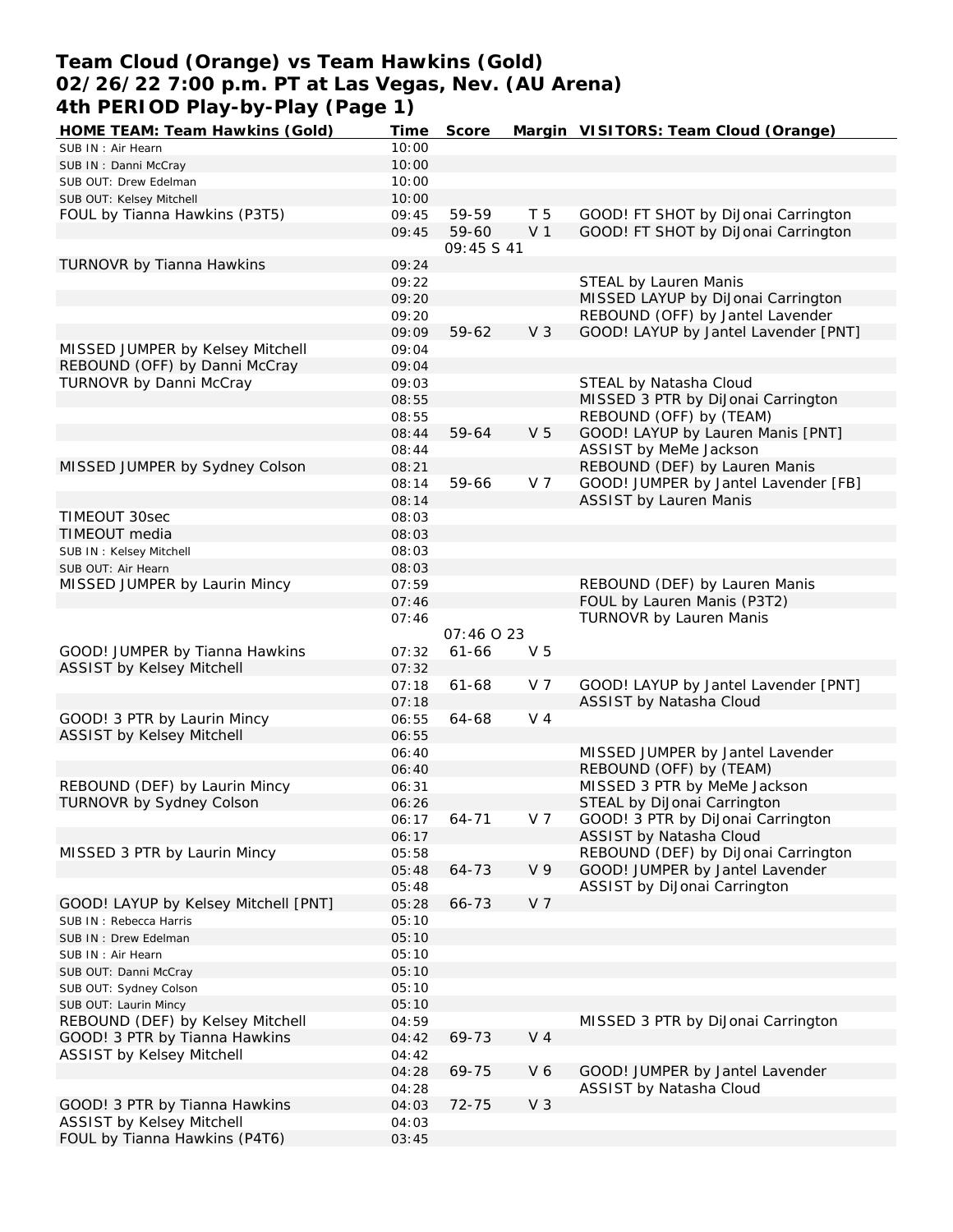# **Team Cloud (Orange) vs Team Hawkins (Gold) 02/26/22 7:00 p.m. PT at Las Vegas, Nev. (AU Arena) 4th PERIOD Play-by-Play (Page 2)**

| HOME TEAM: Team Hawkins (Gold)       | Time  | Score                   |                | Margin VISITORS: Team Cloud (Orange)  |
|--------------------------------------|-------|-------------------------|----------------|---------------------------------------|
|                                      | 03:45 |                         |                | TIMEOUT MEDIA                         |
| SUB IN: Sydney Colson                | 03:45 |                         |                |                                       |
|                                      |       | 03:45 P 41              |                |                                       |
| FOUL by Rebecca Harris (P1T7)        | 03:33 | 72-76                   | V <sub>4</sub> | GOOD! FT SHOT by DiJonai Carrington   |
|                                      | 03:33 | $72 - 77$               | V <sub>5</sub> | GOOD! FT SHOT by DiJonai Carrington   |
|                                      |       | 03:33 S 41              |                |                                       |
| MISSED 3 PTR by Air Hearn            | 03:13 |                         |                | REBOUND (DEF) by Natasha Cloud        |
|                                      | 03:03 |                         |                | FOUL by DiJonai Carrington (P2T3)     |
|                                      | 03:03 |                         |                | TURNOVR by DiJonai Carrington         |
| SUB OUT: Rebecca Harris              | 03:03 |                         |                |                                       |
|                                      |       | 03:03 0 21              |                |                                       |
| GOOD! FT SHOT by Air Hearn           | 02:44 | $73 - 77$               | $V_4$          | FOUL by Jantel Lavender (P1T4)        |
| GOOD! FT SHOT by Air Hearn           | 02:44 | $74 - 77$<br>02:44 S 75 | V <sub>3</sub> |                                       |
|                                      | 02:29 | 74-79                   | V <sub>5</sub> | GOOD! JUMPER by MeMe Jackson          |
|                                      | 02:29 |                         |                | <b>ASSIST by Lauren Manis</b>         |
| GOOD! LAYUP by Kelsey Mitchell [PNT] | 02:05 | 76-79                   | V <sub>3</sub> |                                       |
| REBOUND (DEF) by Kelsey Mitchell     | 01:50 |                         |                | MISSED LAYUP by Lauren Manis          |
| MISSED JUMPER by Air Hearn           | 01:33 |                         |                |                                       |
| REBOUND (OFF) by Drew Edelman        | 01:33 |                         |                |                                       |
| GOOD! TIP-IN by Drew Edelman [PNT]   | 01:30 | 78-79                   | V <sub>1</sub> |                                       |
| REBOUND (DEF) by Tianna Hawkins      | 01:12 |                         |                | MISSED JUMPER by Jantel Lavender      |
| GOOD! LAYUP by Drew Edelman [PNT]    | 01:05 | 80-79                   | H <sub>1</sub> |                                       |
| <b>ASSIST by Kelsey Mitchell</b>     | 01:05 |                         |                |                                       |
|                                      |       |                         |                |                                       |
|                                      | 01:02 |                         |                | TIMEOUT 30sec                         |
|                                      | 00:47 |                         |                | MISSED 3 PTR by DiJonai Carrington    |
|                                      | 00:47 |                         |                | REBOUND (OFF) by Jantel Lavender      |
|                                      | 00:44 | 80-81                   | V <sub>1</sub> | GOOD! TIP-IN by Jantel Lavender [PNT] |
| TURNOVR by Tianna Hawkins            | 00:30 |                         |                |                                       |
|                                      | 00:28 |                         |                | STEAL by MeMe Jackson                 |
| STEAL by Sydney Colson               | 00:27 |                         |                | TURNOVR by MeMe Jackson               |
| GOOD! LAYUP by Tianna Hawkins [PNT]  | 00:26 | 82-81                   | H <sub>1</sub> |                                       |
| <b>ASSIST by Sydney Colson</b>       | 00:26 |                         |                |                                       |
|                                      | 00:25 |                         |                | <b>TIMEOUT TEAM</b>                   |
|                                      | 00:25 |                         |                | SUB IN: Imani McGee-Stafford          |
|                                      | 00:25 |                         |                | SUB OUT: Lauren Manis                 |
|                                      | 00:11 | 82-84                   | V <sub>2</sub> | GOOD! 3 PTR by Jantel Lavender        |
|                                      | 00:11 |                         |                | ASSIST by Natasha Cloud               |
| <b>TIMEOUT TEAM</b>                  | 00:09 |                         |                |                                       |
|                                      | 00:09 |                         |                | SUB IN: Lauren Manis                  |
|                                      | 00:09 |                         |                | SUB OUT: Imani McGee-Stafford         |
| GOOD! LAYUP by Tianna Hawkins [PNT]  | 00:08 | 84-84                   | T 6            |                                       |
|                                      | 00:08 |                         |                | TIMEOUT TEAM                          |
| SUB IN: Danni McCray                 | 00:08 |                         |                | SUB IN: Imani McGee-Stafford          |
| SUB OUT: Drew Edelman                | 00:08 |                         |                | SUB OUT: Lauren Manis                 |
| STEAL by Tianna Hawkins              | 00:03 |                         |                | TURNOVR by Natasha Cloud              |
| TIMEOUT TEAM                         | 00:02 |                         |                |                                       |
| SUB IN : Drew Edelman                | 00:02 |                         |                |                                       |
| SUB OUT: Danni McCray                | 00:02 |                         |                |                                       |

Team Hawkins (Gold) 84, Team Cloud (Orange) 84

|                                              | Off | 2nd | Fast |                         |
|----------------------------------------------|-----|-----|------|-------------------------|
| 4th period-only Paint T/O Chance Break Bench |     |     |      |                         |
| Team Cloud (Orange) 8 7 6 2 0                |     |     |      | Score tied - 2 times.   |
| Team Hawkins (Gold) 12 6 2                   |     |     |      | Lead changed - 5 times. |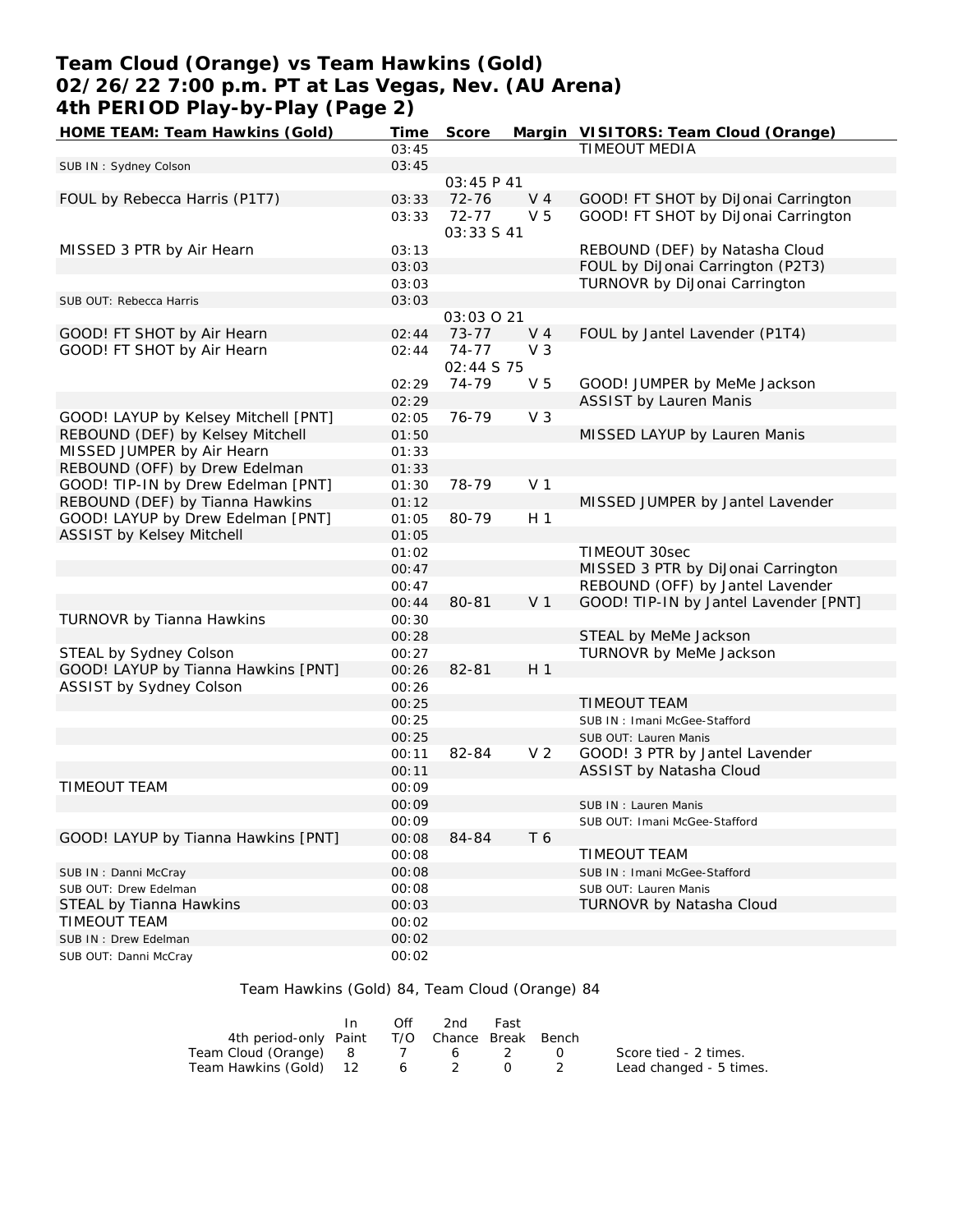### **Team Cloud (Orange) vs Team Hawkins (Gold) 02/26/22 7:00 p.m. PT at Las Vegas, Nev. (AU Arena) OT PERIOD Play-by-Play (Page 1)**

| HOME TEAM: Team Hawkins (Gold)       | Time  | Score             |                | Margin VISITORS: Team Cloud (Orange)    |
|--------------------------------------|-------|-------------------|----------------|-----------------------------------------|
| SUB IN: Air Hearn                    | 05:00 |                   |                |                                         |
| SUB OUT: Laurin Mincy                | 05:00 |                   |                |                                         |
| REBOUND (DEF) by Kelsey Mitchell     | 04:47 |                   |                | MISSED LAYUP by DiJonai Carrington      |
| MISSED 3 PTR by Kelsey Mitchell      | 04:41 |                   |                | REBOUND (DEF) by Jantel Lavender        |
|                                      | 04:30 | 84-86             | V <sub>2</sub> | GOOD! LAYUP by Lauren Manis [PNT]       |
|                                      | 04:30 |                   |                | ASSIST by Natasha Cloud                 |
| MISSED 3 PTR by Sydney Colson        | 04:06 |                   |                |                                         |
| REBOUND (OFF) by Tianna Hawkins      | 04:06 |                   |                |                                         |
| GOOD! LAYUP by Drew Edelman [PNT]    | 04:00 | 86-86             | T <sub>7</sub> |                                         |
| <b>ASSIST by Tianna Hawkins</b>      | 04:00 |                   |                |                                         |
|                                      |       | 86-88             | V <sub>2</sub> | GOOD! LAYUP by DiJonai Carrington [PNT] |
|                                      | 03:51 |                   |                | ASSIST by Natasha Cloud                 |
|                                      | 03:51 |                   |                |                                         |
| GOOD! LAYUP by Kelsey Mitchell [PNT] | 03:28 | 88-88             | T 8            |                                         |
| <b>ASSIST by Tianna Hawkins</b>      | 03:28 |                   |                |                                         |
|                                      | 03:15 | 88-90             | V <sub>2</sub> | GOOD! LAYUP by Natasha Cloud [PNT]      |
|                                      | 02:54 |                   |                | FOUL by MeMe Jackson (P2T5)             |
|                                      |       | <i>02:54 P 21</i> |                |                                         |
| GOOD! 3 PTR by Air Hearn             | 02:40 | $91 - 90$         | H <sub>1</sub> |                                         |
| ASSIST by Sydney Colson              | 02:40 |                   |                |                                         |
|                                      | 02:26 | 91-93             | V <sub>2</sub> | GOOD! 3 PTR by Natasha Cloud            |
| GOOD! 3 PTR by Kelsey Mitchell       | 02:16 | 94-93             | H <sub>1</sub> |                                         |
| <b>ASSIST by Tianna Hawkins</b>      | 02:16 |                   |                |                                         |
|                                      | 02:03 | 94-95             | V <sub>1</sub> | GOOD! LAYUP by Jantel Lavender [PNT]    |
|                                      | 02:03 |                   |                | ASSIST by Natasha Cloud                 |
| MISSED FT SHOT by Drew Edelman       | 01:47 |                   |                | FOUL by Jantel Lavender (P2T6)          |
| REBOUND (OFF) by (DEADBALL)          | 01:47 |                   |                |                                         |
| MISSED FT SHOT by Drew Edelman       | 01:47 |                   |                | REBOUND (DEF) by DiJonai Carrington     |
|                                      |       | 01:47 S 08        |                |                                         |
| REBOUND (DEF) by Tianna Hawkins      | 01:32 |                   |                | MISSED JUMPER by Jantel Lavender        |
| MISSED JUMPER by Drew Edelman        | 01:03 |                   |                | REBOUND (DEF) by (TEAM)                 |
| SUB IN: Danni McCray                 | 01:03 |                   |                |                                         |
| SUB OUT: Drew Edelman                | 01:03 |                   |                |                                         |
|                                      |       |                   |                |                                         |
|                                      | 00:53 |                   |                | TURNOVR by Jantel Lavender              |
| STEAL by Air Hearn                   | 00:50 |                   |                |                                         |
| GOOD! LAYUP by Air Hearn [FB/PNT]    | 00:48 | 96-95             | H 1            |                                         |
| GOOD! FT SHOT by Air Hearn           | 00:48 | 97-95             | H <sub>2</sub> | FOUL by Natasha Cloud (P2T7)            |
|                                      |       | <i>00:48 S 75</i> |                |                                         |
|                                      | 00:40 | 97-97             | T <sub>9</sub> | GOOD! LAYUP by Natasha Cloud [PNT]      |
| MISSED LAYUP by Sydney Colson        | 00:26 |                   |                |                                         |
| REBOUND (OFF) by Tianna Hawkins      | 00:26 |                   |                |                                         |
| TIMEOUT 30sec                        | 00:15 |                   |                |                                         |
| MISSED 3 PTR by Kelsey Mitchell      | 00:10 |                   |                | REBOUND (DEF) by Natasha Cloud          |
|                                      | 00:07 |                   |                | TIMEOUT TEAM                            |
|                                      | 00:07 |                   |                | SUB IN: Imani McGee-Stafford            |
|                                      | 00:07 |                   |                | SUB OUT: Lauren Manis                   |
|                                      | 00:01 |                   |                | MISSED JUMPER by Imani McGee-Stafford   |
|                                      | 00:01 |                   |                | REBOUND (OFF) by (TEAM)                 |
|                                      |       |                   |                |                                         |

Team Hawkins (Gold) 97, Team Cloud (Orange) 97

|                                             | In | Off | 2nd | Fast |                         |
|---------------------------------------------|----|-----|-----|------|-------------------------|
| OT period-only Paint T/O Chance Break Bench |    |     |     |      |                         |
| Team Cloud (Orange) 10 0 0 0 0              |    |     |     |      | Score tied - 3 times.   |
| Team Hawkins (Gold) 6 3 2 2 6               |    |     |     |      | Lead changed - 5 times. |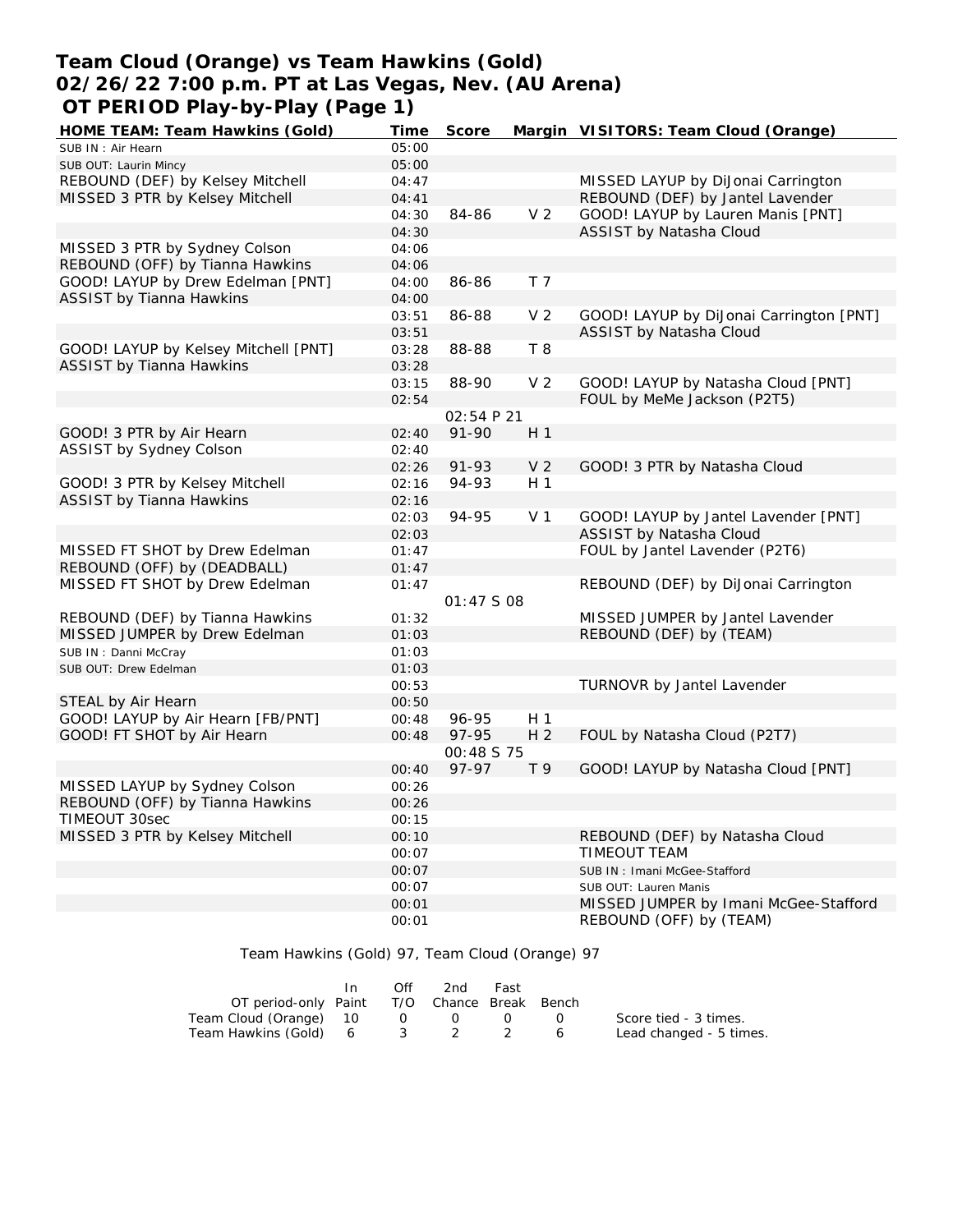# **Team Cloud (Orange) vs Team Hawkins (Gold) 02/26/22 7:00 p.m. PT at Las Vegas, Nev. (AU Arena) OT2 PERIOD Play-by-Play (Page 1)**

| HOME TEAM: Team Hawkins (Gold)     | <u>Time</u>    | Score                     |                | Margin VISITORS: Team Cloud (Orange)                         |
|------------------------------------|----------------|---------------------------|----------------|--------------------------------------------------------------|
| SUB IN: Air Hearn                  | 05:00          |                           |                |                                                              |
| SUB OUT: Laurin Mincy              | 05:00          |                           |                |                                                              |
| MISSED 3 PTR by Tianna Hawkins     | 04:47          |                           |                | REBOUND (DEF) by MeMe Jackson                                |
|                                    | 04:33          |                           |                | TURNOVR by Natasha Cloud                                     |
| STEAL by Kelsey Mitchell           | 04:32          |                           |                |                                                              |
| GOOD! FT SHOT by Air Hearn         | 04:29          | 98-97                     | H <sub>1</sub> | FOUL by DiJonai Carrington (P3T8)                            |
| GOOD! FT SHOT by Air Hearn         | 04:29          | 99-97<br>04:29 S 75       | H <sub>2</sub> |                                                              |
|                                    | 04:15          |                           |                | TURNOVR by Jantel Lavender                                   |
| STEAL by Air Hearn                 | 04:14          |                           |                |                                                              |
|                                    | 03:58          |                           |                | FOUL by MeMe Jackson (P3T9)                                  |
|                                    |                | 03:58 P 75                |                |                                                              |
| GOOD! LAYUP by Drew Edelman [PNT]  | 03:54          | $101 - 97$                | H 4            |                                                              |
| <b>ASSIST by Kelsey Mitchell</b>   | 03:54          |                           |                |                                                              |
|                                    |                | 03:42 101-99              | H <sub>2</sub> | GOOD! JUMPER by Natasha Cloud                                |
| TURNOVR by Tianna Hawkins          | 03:23          |                           |                |                                                              |
|                                    | 03:21          |                           |                | STEAL by Lauren Manis                                        |
|                                    |                | 03:09 101-102             | V <sub>1</sub> | GOOD! 3 PTR by MeMe Jackson                                  |
|                                    | 03:09          |                           |                | ASSIST by Jantel Lavender                                    |
| TURNOVR by Tianna Hawkins          | 02:43          |                           |                |                                                              |
|                                    | 02:41          | 02:20 101-104             | V <sub>3</sub> | STEAL by Lauren Manis<br>GOOD! LAYUP by Lauren Manis [PNT]   |
|                                    | 02:20          |                           |                | ASSIST by Jantel Lavender                                    |
| GOOD! 3 PTR by Tianna Hawkins      |                | 01:57 104-104             | T 10           |                                                              |
| <b>ASSIST by Sydney Colson</b>     | 01:57          |                           |                |                                                              |
|                                    | 01:41          |                           |                | MISSED LAYUP by DiJonai Carrington                           |
|                                    | 01:41          |                           |                | REBOUND (OFF) by DiJonai Carrington                          |
| FOUL by Drew Edelman (P3T8)        | 01:40          |                           |                |                                                              |
|                                    |                | 01:40 P 41                |                |                                                              |
|                                    |                | 01:31 104-106             | V <sub>2</sub> | GOOD! LAYUP by Lauren Manis [PNT]                            |
|                                    | 01:31          |                           |                | ASSIST by Natasha Cloud                                      |
|                                    | 01:19          |                           |                | FOUL by DiJonai Carrington (P4T10)                           |
|                                    |                | 01:19P21                  |                |                                                              |
| GOOD! FT SHOT by Tianna Hawkins    |                | 01:17 105-106             | V <sub>1</sub> | FOUL by Lauren Manis (P4T11)                                 |
| GOOD! FT SHOT by Tianna Hawkins    |                | 01:17 106-106<br>01:17521 | T 11           |                                                              |
|                                    |                | C01:17P21                 |                |                                                              |
|                                    |                | 01:04 106-108             | V <sub>2</sub> | GOOD! LAYUP by DiJonai Carrington [PNT]                      |
|                                    | 01:04          |                           |                | ASSIST by Natasha Cloud                                      |
| MISSED LAYUP by Kelsey Mitchell    | 00:56          |                           |                |                                                              |
| REBOUND (OFF) by Drew Edelman      | 00:56          |                           |                |                                                              |
| GOOD! TIP-IN by Drew Edelman [PNT] |                | 00:53 108-108             | T 12           |                                                              |
| REBOUND (DEF) by Tianna Hawkins    | 00:44          |                           |                | MISSED JUMPER by Jantel Lavender                             |
| MISSED LAYUP by Sydney Colson      | 00:35          |                           |                |                                                              |
| REBOUND (OFF) by Drew Edelman      | 00:35          |                           |                |                                                              |
| MISSED 3 PTR by Kelsey Mitchell    | 00:30          |                           |                | REBOUND (DEF) by DiJonai Carrington                          |
|                                    | 00:25          |                           |                | TURNOVR by DiJonai Carrington                                |
| STEAL by Tianna Hawkins            | 00:24          |                           |                |                                                              |
|                                    | 00:22<br>00:22 |                           |                | SUB IN: Imani McGee-Stafford                                 |
|                                    |                |                           |                | SUB OUT: Lauren Manis<br>REBOUND (DEF) by DiJonai Carrington |
| MISSED 3 PTR by Air Hearn          | 00:04<br>00:01 |                           |                | TIMEOUT TEAM                                                 |
|                                    | 00:01          |                           |                | MISSED LAYUP by Imani McGee-Stafford                         |
|                                    | 00:01          |                           |                | REBOUND (OFF) by (TEAM)                                      |

Team Hawkins (Gold) 108, Team Cloud (Orange) 108

|                                              | Off | 2nd | Fast |                        |
|----------------------------------------------|-----|-----|------|------------------------|
| OT2 period-only Paint T/O Chance Break Bench |     |     |      |                        |
| Team Cloud (Orange) 6 5 2 0                  |     |     |      | Score tied - 3 times.  |
| Team Hawkins (Gold) 4                        |     | 4 2 |      | Lead changed - 1 time. |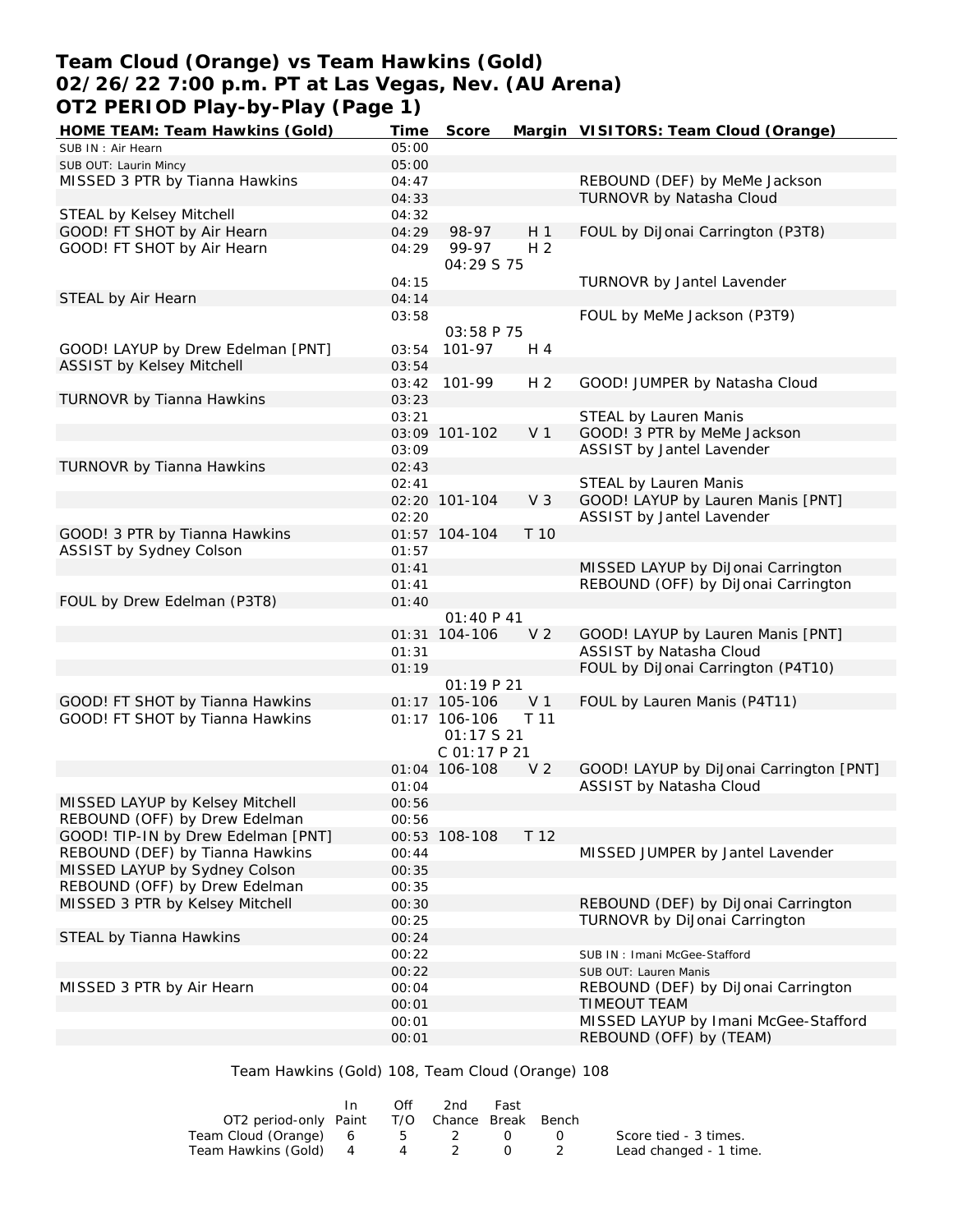### **Team Cloud (Orange) vs Team Hawkins (Gold) 02/26/22 7:00 p.m. PT at Las Vegas, Nev. (AU Arena) OT3 PERIOD Play-by-Play (Page 1)**

| HOME TEAM: Team Hawkins (Gold)       | Time  | Score         |                | Margin VISITORS: Team Cloud (Orange) |
|--------------------------------------|-------|---------------|----------------|--------------------------------------|
| SUB IN: Air Hearn                    | 05:00 |               |                |                                      |
| SUB OUT: Laurin Mincy                | 05:00 |               |                |                                      |
| MISSED LAYUP by Tianna Hawkins       | 04:41 |               |                |                                      |
| REBOUND (OFF) by Drew Edelman        | 04:41 |               |                |                                      |
| MISSED 3 PTR by Sydney Colson        | 04:33 |               |                | REBOUND (DEF) by MeMe Jackson        |
| FOUL by Tianna Hawkins (P5T9)        | 04:23 |               |                | MISSED FT SHOT by Lauren Manis       |
|                                      | 04:23 |               |                | REBOUND (OFF) by (DEADBALL)          |
|                                      |       | 04:23 108-109 | V <sub>1</sub> | GOOD! FT SHOT by Lauren Manis        |
|                                      |       | 04:23 S 25    |                |                                      |
| MISSED JUMPER by Kelsey Mitchell     | 04:14 |               |                | REBOUND (DEF) by Natasha Cloud       |
|                                      |       |               |                | MISSED LAYUP by DiJonai Carrington   |
|                                      | 04:03 |               |                |                                      |
|                                      | 04:03 |               |                | REBOUND (OFF) by DiJonai Carrington  |
| FOUL by Drew Edelman (P4T10)         | 04:02 |               |                |                                      |
|                                      |       | 04:02 P 41    |                |                                      |
|                                      | 03:55 |               |                | <b>TURNOVR by Natasha Cloud</b>      |
| MISSED JUMPER by Air Hearn           | 03:33 |               |                | REBOUND (DEF) by MeMe Jackson        |
|                                      | 03:20 |               |                | MISSED 3 PTR by Natasha Cloud        |
|                                      | 03:20 |               |                | REBOUND (OFF) by Jantel Lavender     |
| FOUL by Air Hearn (P2T11)            | 03:17 |               |                |                                      |
| SUB IN: Danni McCray                 | 03:17 |               |                |                                      |
| SUB OUT: Drew Edelman                | 03:17 |               |                |                                      |
|                                      |       | 03:17 P 07    |                |                                      |
| REBOUND (DEF) by Tianna Hawkins      | 03:09 |               |                | MISSED 3 PTR by DiJonai Carrington   |
| GOOD! LAYUP by Tianna Hawkins [PNT]  |       | 02:51 110-109 | H <sub>1</sub> |                                      |
| ASSIST by Sydney Colson              |       |               |                |                                      |
|                                      | 02:51 |               |                |                                      |
|                                      | 02:32 |               |                | MISSED 3 PTR by Natasha Cloud        |
|                                      | 02:32 |               |                | REBOUND (OFF) by DiJonai Carrington  |
|                                      | 02:24 |               |                | TURNOVR by DiJonai Carrington        |
| STEAL by Danni McCray                | 02:23 |               |                |                                      |
| GOOD! LAYUP by Sydney Colson [PNT]   |       | 02:06 112-109 | $H_3$          |                                      |
|                                      | 01:53 |               |                | MISSED LAYUP by Natasha Cloud        |
|                                      | 01:53 |               |                | REBOUND (OFF) by Natasha Cloud       |
|                                      |       | 01:50 112-111 | H <sub>1</sub> | GOOD! TIP-IN by Natasha Cloud [PNT]  |
|                                      | 01:33 |               |                | FOUL by Natasha Cloud (P3T12)        |
|                                      |       | 01:33 P 21    |                |                                      |
| MISSED LAYUP by Kelsey Mitchell      | 01:26 |               |                | <b>BLOCK by DiJonai Carrington</b>   |
|                                      | 01:24 |               |                | REBOUND (DEF) by Jantel Lavender     |
|                                      | 01:22 |               |                | TURNOVR by DiJonai Carrington        |
| STEAL by Tianna Hawkins              | 01:21 |               |                |                                      |
| GOOD! LAYUP by Kelsey Mitchell [PNT] |       | 01:15 114-111 | $H_3$          |                                      |
|                                      |       |               |                |                                      |
| REBOUND (DEF) by Air Hearn           | 01:01 |               |                | MISSED LAYUP by Natasha Cloud        |
| MISSED LAYUP by Kelsey Mitchell      | 00:39 |               |                |                                      |
|                                      | 00:37 |               |                | REBOUND (DEF) by Jantel Lavender     |
| REBOUND (DEF) by Tianna Hawkins      | 00:31 |               |                | MISSED 3 PTR by DiJonai Carrington   |
| TURNOVR by Tianna Hawkins            | 00:26 |               |                |                                      |
|                                      | 00:24 |               |                | STEAL by Lauren Manis                |
| REBOUND (DEF) by Kelsey Mitchell     | 00:15 |               |                | MISSED 3 PTR by Natasha Cloud        |
| MISSED LAYUP by Kelsey Mitchell      | 00:07 |               |                |                                      |
| REBOUND (OFF) by Danni McCray        | 00:07 |               |                |                                      |
| GOOD! FT SHOT by Danni McCray        |       | 00:06 115-111 | H 4            | FOUL by Natasha Cloud (P4T13)        |
| GOOD! FT SHOT by Danni McCray        |       | 00:06 116-111 | H 5            |                                      |
| TIMEOUT TEAM                         | 00:06 |               |                |                                      |
|                                      | 00:06 |               |                | SUB IN: Imani McGee-Stafford         |
|                                      | 00:06 |               |                | SUB OUT: Lauren Manis                |
|                                      |       | 00:06 P 73    |                |                                      |
|                                      |       |               |                |                                      |
|                                      | 00:04 |               |                | MISSED 3 PTR by MeMe Jackson         |
|                                      | 00:04 |               |                | REBOUND (OFF) by Jantel Lavender     |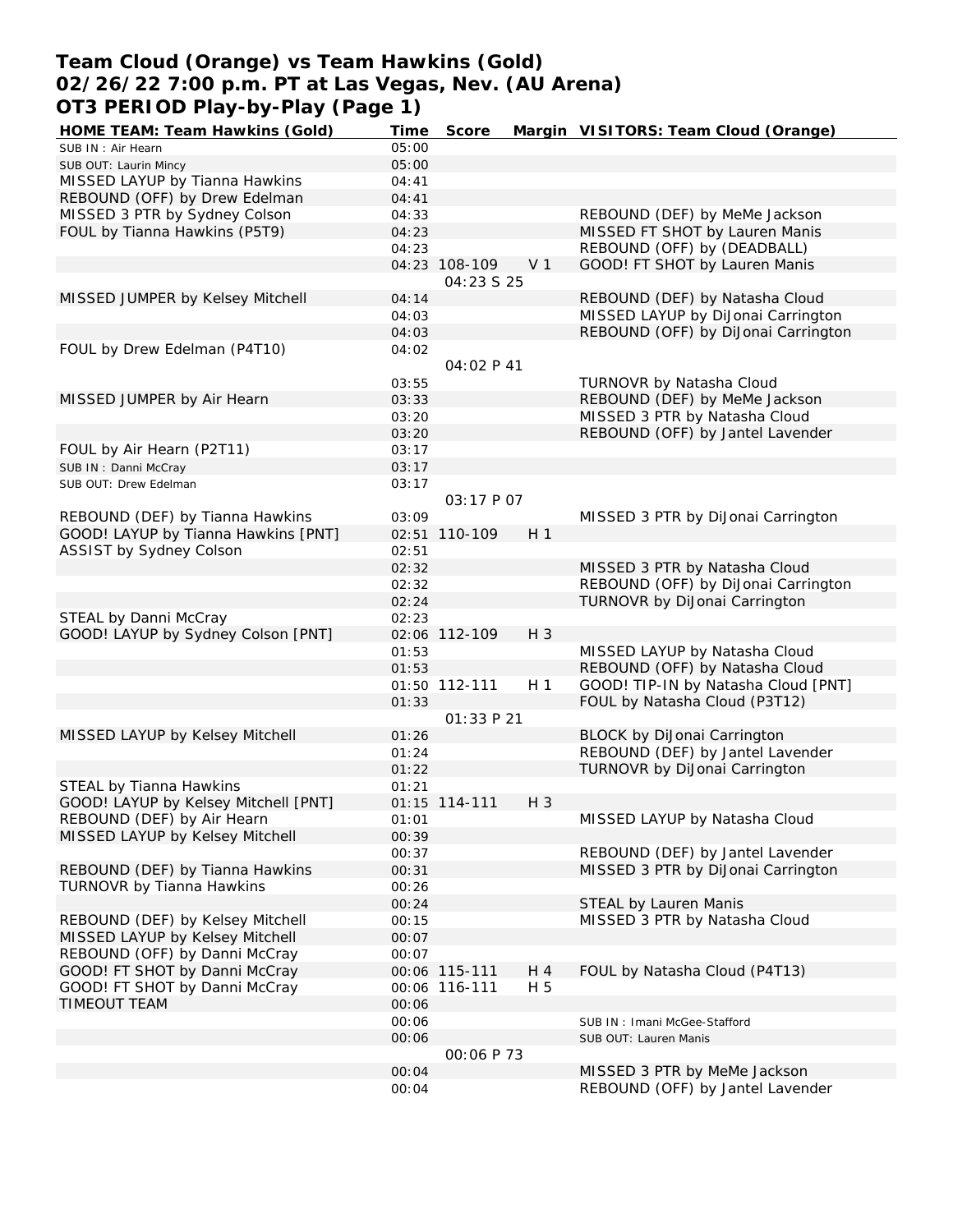# **Team Cloud (Orange) vs Team Hawkins (Gold) 02/26/22 7:00 p.m. PT at Las Vegas, Nev. (AU Arena) OT3 PERIOD Play-by-Play (Page 2)**

**HOME TEAM: Team Hawkins (Gold) Time Score Margin VISITORS: Team Cloud (Orange)**

Team Hawkins (Gold) 116, Team Cloud (Orange) 111

|                                              | In 1 | Off | -2nd | Fast |            |                        |
|----------------------------------------------|------|-----|------|------|------------|------------------------|
| OT3 period-only Paint T/O Chance Break Bench |      |     |      |      |            |                        |
| Team Cloud (Orange) 2 0 2 0                  |      |     |      |      | $\sqrt{ }$ | Score tied - 0 times.  |
| Team Hawkins (Gold) 6 4 2 0 2                |      |     |      |      |            | Lead changed - 1 time. |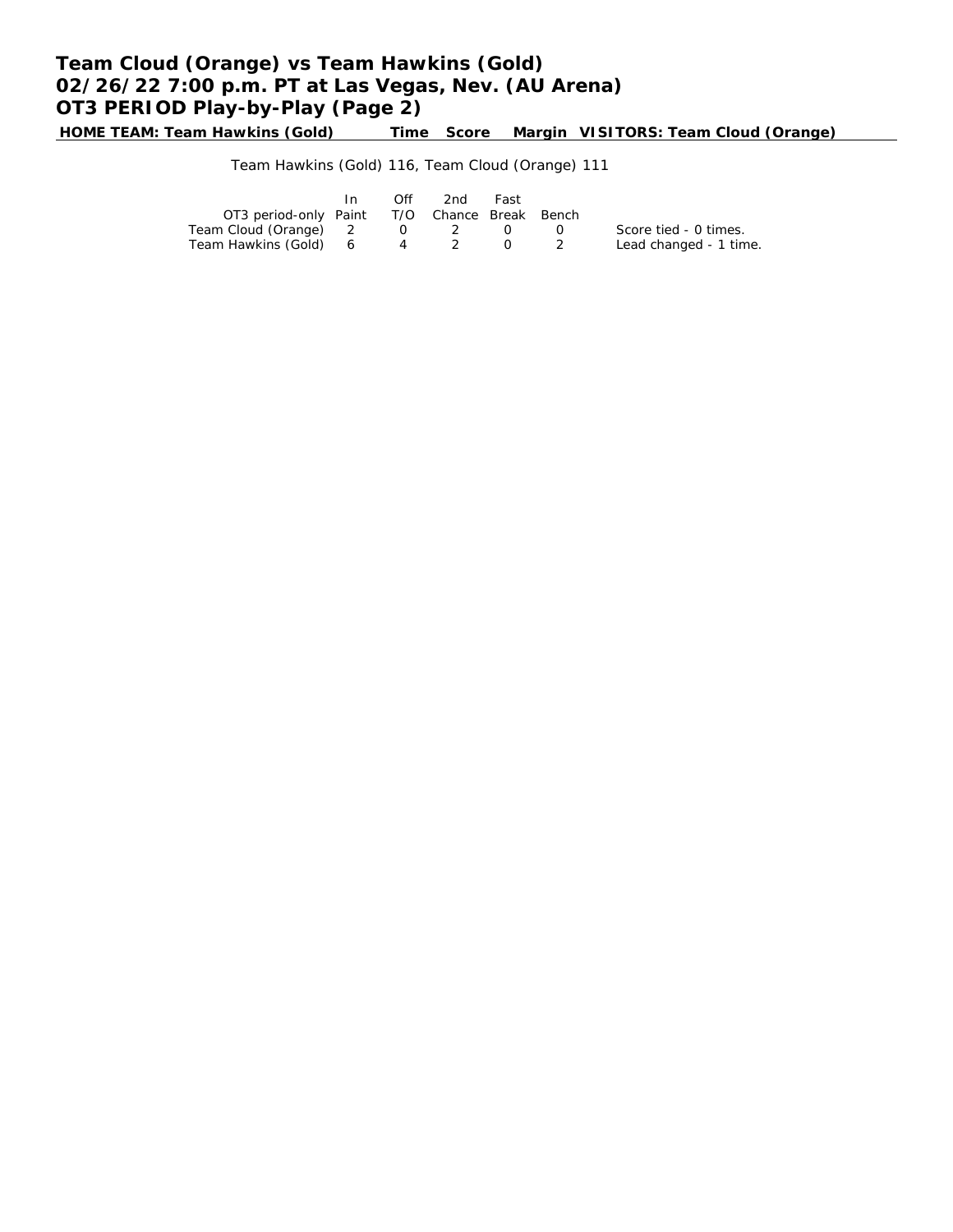### **Official Basketball Box Score -- 1st Period-Only Team Cloud (Orange) vs Team Hawkins (Gold) 02/26/22 7:00 p.m. PT at Las Vegas, Nev. (AU Arena)**

**Team Cloud (Orange) 21**

|    |                     |         | Total    | 3-Ptr         |         | Rebounds |          |     |          |    |   |    |            |     |          |
|----|---------------------|---------|----------|---------------|---------|----------|----------|-----|----------|----|---|----|------------|-----|----------|
| ## | Player              |         |          | FG-FGA FG-FGA | FT-FTA  | Off      | Def      | Tot | PF       | TΡ | Α | TO | <b>BIK</b> | Stl | Min      |
| 07 | Jantel Lavender     | $\star$ | $3 - 5$  | $0 - 0$       | $O - O$ | O        | 4        | 4   | $\Omega$ | 6  |   |    |            |     | 10       |
| 09 | Natasha Cloud       | $\star$ | $0 - 1$  | $O - 1$       | $2 - 2$ | 0        | 3        | 3   |          | ⌒  | 4 |    | O          |     | 10       |
| 25 | Lauren Manis        | $\star$ | $1 - 4$  | $0 - 2$       | 1 - 1   | 0        |          |     |          | 3  |   |    |            |     | 10       |
| 41 | DiJonai Carrington  | $\star$ | $4 - 5$  | $2 - 2$       | $0 - 0$ |          |          | 3   |          |    |   |    | $\Omega$   |     | 10       |
| 90 | MeMe Jackson        | $\star$ | $0 - 2$  | 0-1           | $0 - 0$ | Ω        |          |     |          |    |   |    |            |     | 10       |
|    | Team                |         |          |               |         | O        | $\Omega$ | 0   |          |    |   |    |            |     |          |
|    | <b>Totals</b>       |         | $8 - 17$ | $2 - 6$       | $3 - 3$ |          | -1       | 12  | 3        | 21 | 5 |    |            |     |          |
|    | FG %: 8-17<br>47.1% |         |          |               |         |          |          |     |          |    |   |    |            |     | Deadball |

3FG %: 2-6 33.3% FT %: 3-3 100.0 Rebounds  $\Omega$ 

**Team Hawkins (Gold) 19**

|    |                                                                                           |         | Total    | $3-Ptr$              |         |                |   |          |          |                 |          |                  |          |      |                           |
|----|-------------------------------------------------------------------------------------------|---------|----------|----------------------|---------|----------------|---|----------|----------|-----------------|----------|------------------|----------|------|---------------------------|
| ## | Player                                                                                    |         |          | FG-FGA FG-FGA FT-FTA |         | Off Def Tot    |   |          | PF       | TP <sub>1</sub> | A        |                  | TO BIK   | Stll | Min                       |
| 06 | Kelsey Mitchell                                                                           | $\star$ | $1 - 5$  | $1 - 3$              | $0 - 0$ | O              |   |          | Ω        | 31              |          | $\left( \right)$ | O        |      | 10                        |
| 08 | Drew Edelman                                                                              | $\star$ | $0 - 2$  | $0 - 0$              | $0 - 0$ | $\overline{2}$ |   | 3        | $\Omega$ | 0               | $\Omega$ |                  | $\Omega$ | 0    | 3                         |
| 21 | Tianna Hawkins                                                                            | $\star$ | $2 - 5$  | $O - 1$              | $2 - 2$ |                | 3 | 4        |          | 6               | 0        | $\Omega$         | 0        |      | 10                        |
| 23 | Laurin Mincy                                                                              | $\star$ | $1 - 4$  | $0 - 2$              | $0 - 0$ | O              | O | $\Omega$ | Ο        | $\overline{2}$  |          | $\Omega$         | $\Omega$ |      | 10                        |
| 51 | Sydney Colson                                                                             | $\star$ | $2 - 4$  | $2 - 2$              | $2 - 2$ | 1              | 3 | 4        | Ο        | 8 <sup>1</sup>  | 2        | O                | $\Omega$ |      | 10                        |
| 73 | Danni McCray                                                                              |         | $0 - 1$  | $O-O$                | $0-0$   | 0              | O | 0        |          | 0               | 0        | 0                | $\Omega$ |      | 6                         |
|    | Team                                                                                      |         |          |                      |         | 0              | Ο | 0        |          |                 |          |                  |          |      |                           |
|    | Totals                                                                                    |         | $6 - 21$ | $3 - 8$              | $4 - 4$ | 4              | 8 | 12       | 2        | 19              | 4        |                  | O        |      |                           |
|    | $FG \%$ :<br>28.6%<br>$6 - 21$<br>3FG %:<br>37.5%<br>$3 - 8$<br>FT %:<br>100.0<br>$4 - 4$ |         |          |                      |         |                |   |          |          |                 |          |                  |          |      | Deadball<br>Rebounds<br>O |

Officials: Erik Aellig, Ryan Johnson, DeSelle Dean Technical fouls: Team Cloud (Orange)-None. Team Hawkins (Gold)-None. Attendance:

| <b>Score by periods</b> |  |  |  | $1st$   2nd   3rd   4th   OT   OT2   OT3   $\overline{1}$ |  |
|-------------------------|--|--|--|-----------------------------------------------------------|--|
| Team Cloud (Orange)     |  |  |  |                                                           |  |
| I Team Hawkins (Gold)   |  |  |  |                                                           |  |

|        | In.   | Off | 2nd                    | Fast |  |
|--------|-------|-----|------------------------|------|--|
| Points | Paint |     | T/O Chance Break Bench |      |  |
| 103    | 8     | 3   | - 2 -                  |      |  |
| 102.   |       | Б.  | $\left( \right)$       |      |  |
|        |       |     | Score tied - 1 time.   |      |  |

Last FG - 103 1st-00:09, 102 1st-00:35. Largest lead - 103 by 10 1st-05:26, 102 None.

103 led for 53:28. 102 led for 00:00. Game was tied for -8:-28.

Lead changed - 0 times.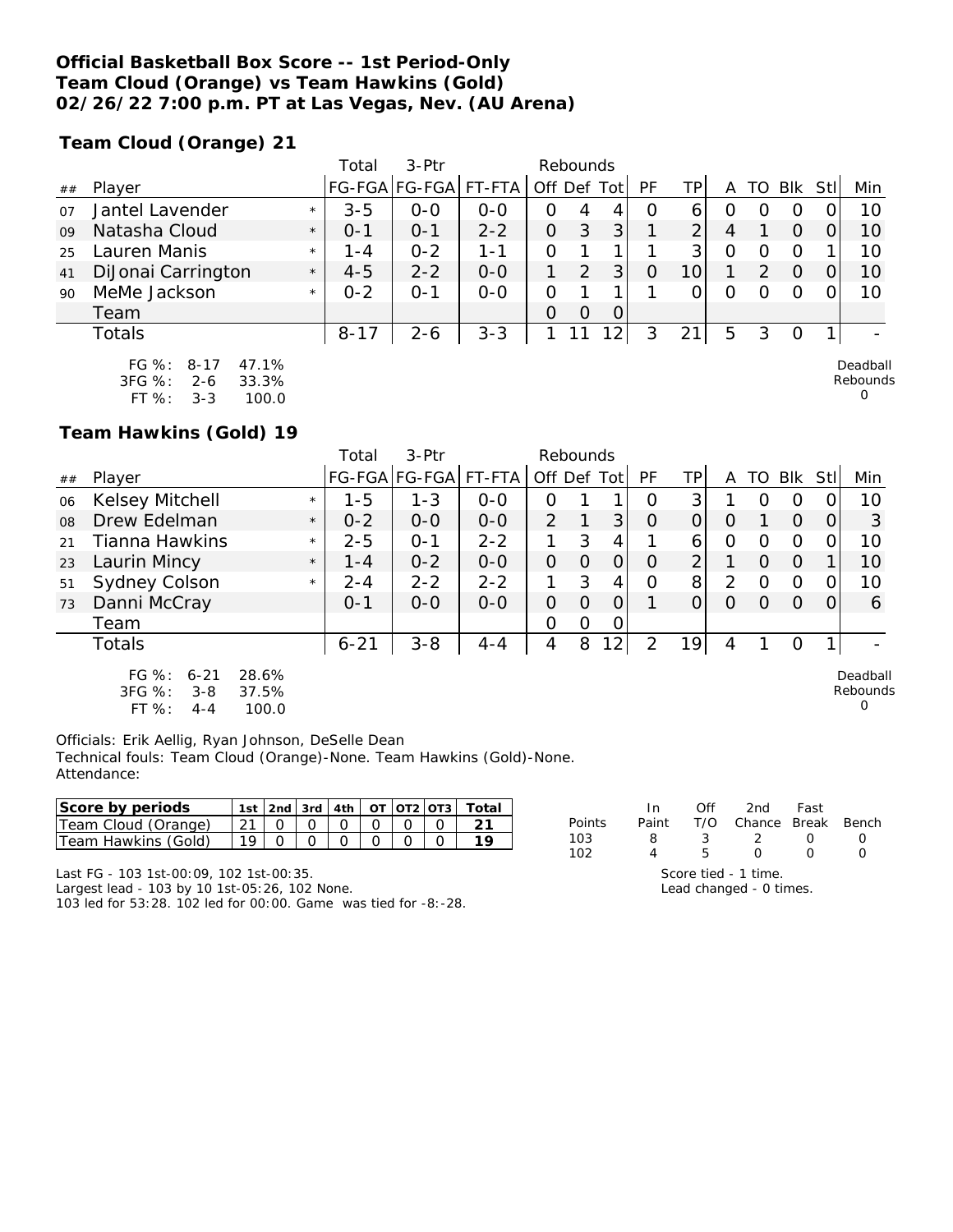### **Official Basketball Box Score -- 2nd Period-Only Team Cloud (Orange) vs Team Hawkins (Gold) 02/26/22 7:00 p.m. PT at Las Vegas, Nev. (AU Arena)**

**Team Cloud (Orange) 14**

|                |                                                              |         | Total    | $3-$ Ptr              |         | Rebounds |   |                |          |                |   |               |            |     |                      |
|----------------|--------------------------------------------------------------|---------|----------|-----------------------|---------|----------|---|----------------|----------|----------------|---|---------------|------------|-----|----------------------|
| ##             | Player                                                       |         |          | FG-FGA FG-FGA  FT-FTA |         | Off      |   | Def Tot        | PF       | TP.            | Α | TO            | <b>Blk</b> | Stl | Min                  |
| O <sub>7</sub> | Jantel Lavender                                              | $\star$ | $O - 1$  | $0 - 0$               | $0 - 0$ | Ο        | Ω |                | O        | 0              | 0 | ( )           | $\Omega$   |     | 5                    |
| 09             | Natasha Cloud                                                | $\star$ | $0 - 1$  | $0 - 0$               | $0 - 0$ | 0        | O | 0              | $\Omega$ | 0              |   | $\mathcal{P}$ | $\Omega$   |     | 10                   |
| 25             | Lauren Manis                                                 | $\star$ | $2 - 4$  | $2 - 2$               | $0 - 0$ | O        | 4 | 4              | Ω        | 6              | 0 | $\left($      |            |     |                      |
| 41             | DiJonai Carrington                                           | $\star$ | 1-6      | $0 - 2$               | $0 - 0$ | Ο        |   | 1              |          | $\overline{2}$ | 2 | O             | $\Omega$   |     | 9                    |
| 90             | MeMe Jackson                                                 | $\star$ | $0 - 0$  | $0 - 0$               | $0 - 0$ | 0        |   |                | 0        | 0              | 0 | O             | 0          |     | ⌒                    |
| 33             | Antoinette Bannister                                         |         | $0 - 0$  | $0-0$                 | $2 - 2$ | O        | O |                | 2        | 2              |   | O             | $\Omega$   |     |                      |
| 34             | Imani McGee-Stafford                                         |         | $2 - 3$  | $0-0$                 | $0 - 0$ |          | Ω | 1              |          | 4              | Ω |               | $\Omega$   |     |                      |
|                | Team                                                         |         |          |                       |         | Ο        | 2 | $\overline{2}$ |          |                |   |               |            |     |                      |
|                | Totals                                                       |         | $5 - 15$ | $2 - 4$               | $2 - 2$ | 1        | 8 | 9              | 4        | 14             | 4 | 3             |            |     |                      |
|                | FG %:<br>$5 - 15$<br>33.3%<br>$3FG \%$ :<br>50.0%<br>$2 - 4$ |         |          |                       |         |          |   |                |          |                |   |               |            |     | Deadball<br>Rebounds |

| .          | $\cdot$<br>. | . <i>.</i> . |
|------------|--------------|--------------|
| $3FG \%$ : | 2-4          | 50.0%        |
| FT $\%$ :  | 2-2          | 100.0        |

### **Team Hawkins (Gold) 22**

|    |                                                                           |         | Total    | 3-Ptr         |         | Rebounds       |          |                |          |                |                |          |             |          |                           |
|----|---------------------------------------------------------------------------|---------|----------|---------------|---------|----------------|----------|----------------|----------|----------------|----------------|----------|-------------|----------|---------------------------|
| ## | Player                                                                    |         |          | FG-FGA FG-FGA | FT-FTA  | Off Def Tot    |          |                | PF       | TP             | A              | TO       | Blk         | Stll     | Min                       |
| 06 | Kelsey Mitchell                                                           | $\star$ | $2 - 3$  | $2 - 3$       | $0 - 0$ |                | 3        | 4              | 2        | 6              | 3              | Ω        | O           | 0        | 10                        |
| 08 | Drew Edelman                                                              | $\star$ | $2 - 5$  | $0-0$         | $0-0$   | 3              | $\Omega$ | 3              |          | 4              | $\Omega$       | O        | $\Omega$    |          |                           |
| 21 | Tianna Hawkins                                                            | $\star$ | $3 - 7$  | $0 - 2$       | $0-0$   | $\overline{O}$ | 3        | 3              |          | 6              |                | 0        | $\Omega$    |          | 10                        |
| 23 | Laurin Mincy                                                              | $\star$ | $0 - 1$  | $0 - 1$       | $O - O$ | $\overline{O}$ | $\Omega$ | $\overline{O}$ | $\Omega$ | $\Omega$       | $\Omega$       | 0        | $\Omega$    | $\Omega$ | 2                         |
| 51 | Sydney Colson                                                             | $\star$ | 1-1      | $1 - 1$       | $0-0$   | $\overline{O}$ |          | 1              | 0        | 3              | 2              | O        | $\Omega$    | 0        | 5                         |
| 15 | Rebecca Harris                                                            |         | $1 - 3$  | $0 - 2$       | $1 - 1$ | $\mathcal{O}$  | 2        | $\overline{2}$ | 0        | 3 <sup>1</sup> | $\overline{O}$ | O        | $\Omega$    | 0        | 7                         |
| 73 | Danni McCray                                                              |         | $0-0$    | $0-0$         | $O-O$   | O              | O        | $\overline{O}$ | Ω        | O              | 0              | O        | $\Omega$    | $\Omega$ | $\mathcal{P}$             |
| 75 | Air Hearn                                                                 |         | $0 - 2$  | $0 - 0$       | $O - O$ | $\Omega$       | $\Omega$ | $\Omega$       | $\Omega$ | 0              |                | $\Omega$ | $\Omega$    |          | $\overline{4}$            |
|    | Team                                                                      |         |          |               |         |                | 0        |                |          |                |                |          |             |          |                           |
|    | <b>Totals</b>                                                             |         | $9 - 22$ | $3 - 9$       | $1 - 1$ | 5              | 9        | 14             | 4        | 22             |                |          | $\mathbf 0$ | 3        |                           |
|    | FG $%$ :<br>$9 - 22$<br>40.9%<br>3FG %:<br>$3-9$<br>33.3%<br>FT %:<br>1-1 | 100.0   |          |               |         |                |          |                |          |                |                |          |             |          | Deadball<br>Rebounds<br>O |

Officials: Erik Aellig, Ryan Johnson, DeSelle Dean Technical fouls: Team Cloud (Orange)-None. Team Hawkins (Gold)-None. Attendance:

| Score by periods    |  |  |  | 1st   2nd   3rd   4th   0T   0T2   0T3   Total |
|---------------------|--|--|--|------------------------------------------------|
| Team Cloud (Orange) |  |  |  |                                                |
| Team Hawkins (Gold) |  |  |  |                                                |

|        | In.   | Off. | 2nd                     | Fast |   |
|--------|-------|------|-------------------------|------|---|
| Points | Paint |      | T/O Chance Break Bench  |      |   |
| 103    |       |      |                         |      |   |
| 102    | 10    | 2    | 5                       |      | २ |
|        |       |      | Score tied - 3 times.   |      |   |
|        |       |      | Lead changed - 5 times. |      |   |

0

Last FG - 103 2nd-01:31, 102 2nd-01:06.

Largest lead - 103 by 10 1st-05:26, 102 by 7 2nd-02:31. 103 led for -5:-58. 102 led for 40:00. Game was tied for 00:58.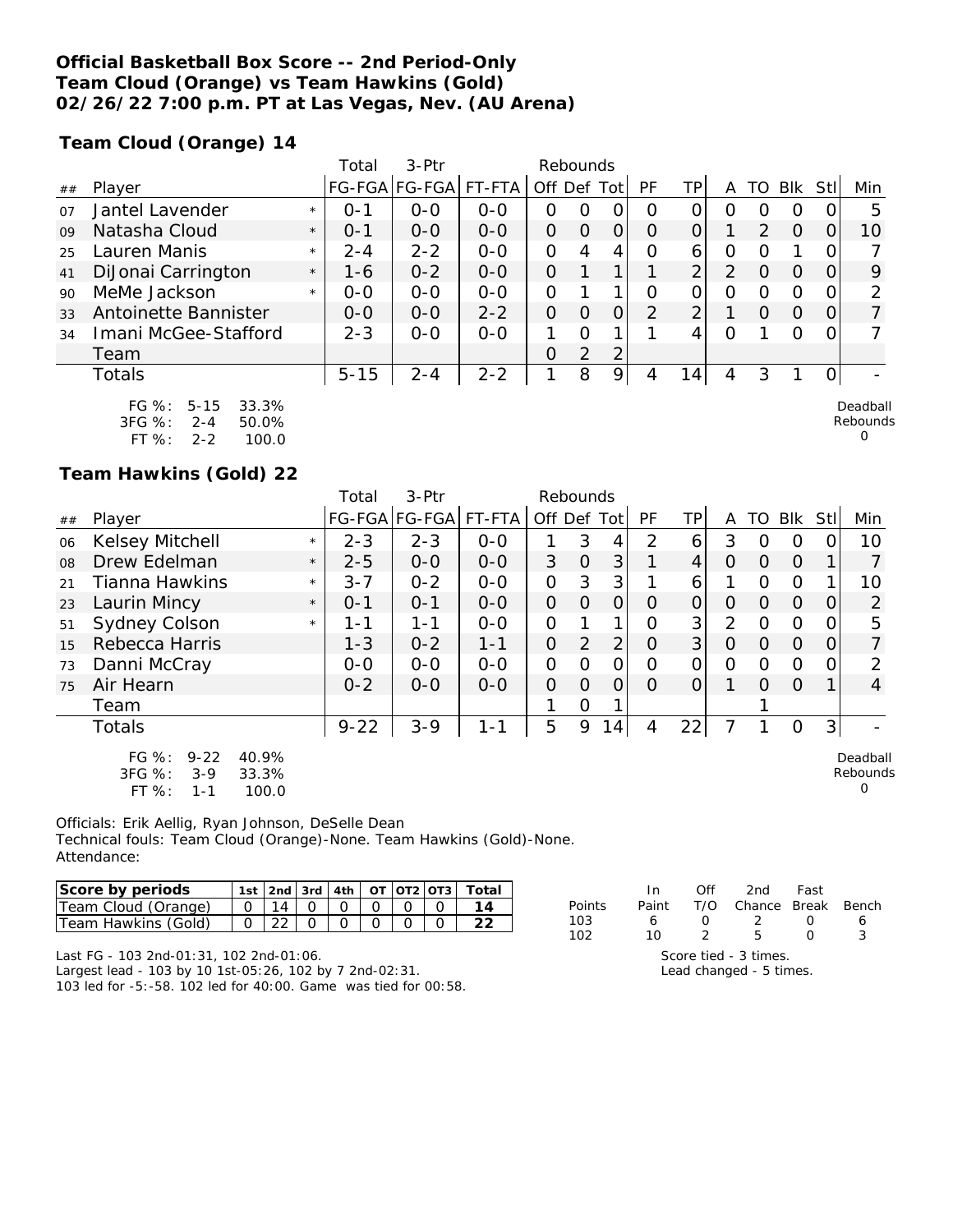### **Official Basketball Box Score -- 3rd Period-Only Team Cloud (Orange) vs Team Hawkins (Gold) 02/26/22 7:00 p.m. PT at Las Vegas, Nev. (AU Arena)**

**Team Cloud (Orange) 23**

|    |                         |         | Total    | 3-Ptr         |         |                | Rebounds       |     |          |    |   |     |                  |     |          |
|----|-------------------------|---------|----------|---------------|---------|----------------|----------------|-----|----------|----|---|-----|------------------|-----|----------|
| ## | Player                  |         | FG-FGA   | <b>FG-FGA</b> | FT-FTA  |                | Off Def        | Tot | PF       | TР | Α | TO  | <b>BIK</b>       | Stl | Min      |
| 07 | Jantel Lavender         | $\star$ | $2 - 4$  | $0 - 0$       | $0 - 0$ | 3              |                | 4   | O        | 4  |   | ( ) | $\left( \right)$ | O   | 10       |
| 09 | Natasha Cloud           | $\star$ | $0 - 3$  | $0-0$         | $1 - 2$ | 0              | 2              | 2   | $\Omega$ |    | 5 |     | O                | 0   | 10       |
| 25 | Lauren Manis            | $\star$ | $1 - 2$  | $0 - 0$       | $2 - 3$ | 0              |                |     |          | 4  | 0 | O   | O                | 0   | 10       |
| 41 | DiJonai Carrington      | $\star$ | $5 - 5$  | $1 - 1$       | $0 - 0$ |                |                | ⌒   | O        |    | 0 | O   | O                |     | 10       |
| 90 | MeMe Jackson            | $\star$ | $1 - 5$  | $1 - 4$       | $O-O$   | 0              | Ω              |     | Ω        | 3  | Ο | Ω   | $\Omega$         | 0   | 10       |
|    | Team                    |         |          |               |         | $\overline{2}$ | $\overline{2}$ | 4   |          |    |   |     |                  |     |          |
|    | <b>Totals</b>           |         | $9 - 19$ | $2 - 5$       | $3 - 5$ | 6              | 6              | 12  |          | 23 | 6 |     | O                |     |          |
|    | FG $\%$ : 9-19<br>47.4% |         |          |               |         |                |                |     |          |    |   |     |                  |     | Deadball |

3FG %: 2-5 40.0% FT %: 3-5 60.0%

Deadball Rebounds

1

 $\overline{0}$ 

**Team Hawkins (Gold) 18**

|    |                                                            |         | Total    | $3-Ptr$       |         | Rebounds       |          |                |    |                |                |          |          |     |                      |
|----|------------------------------------------------------------|---------|----------|---------------|---------|----------------|----------|----------------|----|----------------|----------------|----------|----------|-----|----------------------|
| ## | Player                                                     |         |          | FG-FGA FG-FGA | FT-FTA  | Off Def        |          | Totl           | PF | ΤP             | A              | TO       | Blk      | Stl | Min                  |
| 06 | Kelsey Mitchell                                            | $\star$ | $2 - 4$  | $1 - 3$       | $0 - 0$ | 0              | 0        |                | Ω  | 5              |                | Ω        | O        |     | 8                    |
| 08 | Drew Edelman                                               | $\star$ | $0 - 0$  | $0 - 0$       | $0 - 0$ | $\overline{O}$ | $\Omega$ | 0              |    | 0              | O              |          | $\Omega$ |     | 4                    |
| 21 | Tianna Hawkins                                             | $\star$ | $2 - 3$  | $O - 1$       | $0 - 0$ | 2              | 2        | 4              | Ω  | 4              |                | $\Omega$ | $\Omega$ |     | 10                   |
| 23 | Laurin Mincy                                               | $\star$ | $0-0$    | $0-0$         | $0-0$   | 1.             | 0        | 1 <sub>1</sub> |    | $\overline{O}$ | $\Omega$       | $\Omega$ | $\Omega$ |     | 4                    |
| 51 | Sydney Colson                                              | $\star$ | $0 - 2$  | $0 - 2$       | $0 - 0$ | O              | $\Omega$ | Ο              |    | Οl             | $\overline{2}$ | $\Omega$ | $\Omega$ |     | 5                    |
| 15 | Rebecca Harris                                             |         | $1 - 3$  | $0 - 0$       | $0 - 0$ | O              | $\Omega$ | 0              | Ο  | $\overline{2}$ | $\Omega$       | $\Omega$ | $\Omega$ |     | 5                    |
| 73 | Danni McCray                                               |         | $0-0$    | $O-O$         | $0-0$   | 0              |          |                | O  | 0              | 0              | 0        | $\Omega$ |     | 5                    |
| 75 | Air Hearn                                                  |         | $3 - 5$  | $1 - 2$       | $0 - 0$ | O              |          | 1              |    | 7 <sub>1</sub> | O              |          | $\Omega$ |     | 5                    |
|    | Team                                                       |         |          |               |         | 0              |          |                |    |                |                |          |          |     |                      |
|    | Totals                                                     |         | $8 - 17$ | $2 - 8$       | $O-O$   | 3              | 5        | 8 <sup>1</sup> | 4  | 18             | 4              | 3        | 0        |     |                      |
|    | FG %:<br>47.1%<br>$8 - 17$<br>$3FG \%$<br>$2 - 8$<br>25.0% |         |          |               |         |                |          |                |    |                |                |          |          |     | Deadball<br>Rebounds |

3FG %: 2-8 25.0% FT %: 0-0 0.0%

Officials: Erik Aellig, Ryan Johnson, DeSelle Dean Technical fouls: Team Cloud (Orange)-None. Team Hawkins (Gold)-None. Attendance:

| Score by periods     |  |  |  | 1st   2nd   3rd   4th   OT   OT2   OT3   Total |
|----------------------|--|--|--|------------------------------------------------|
| ITeam Cloud (Orange) |  |  |  |                                                |
| lTeam Hawkins (Gold) |  |  |  |                                                |

Last FG - 103 3rd-01:04, 102 3rd-00:50.

Largest lead - 103 by 10 1st-05:26, 102 by 9 3rd-09:48. 103 led for 00:14. 102 led for 24:34. Game was tied for 00:00.

|        | In.   | Off              | 2nd                                           | Fast |  |
|--------|-------|------------------|-----------------------------------------------|------|--|
| Points | Paint |                  | T/O Chance Break Bench                        |      |  |
| 103    | 12    |                  |                                               |      |  |
| 102.   | я     | $\left( \right)$ |                                               |      |  |
|        |       |                  | Score tied - 0 times.<br>Load changed 2 times |      |  |

Lead changed - 2 times.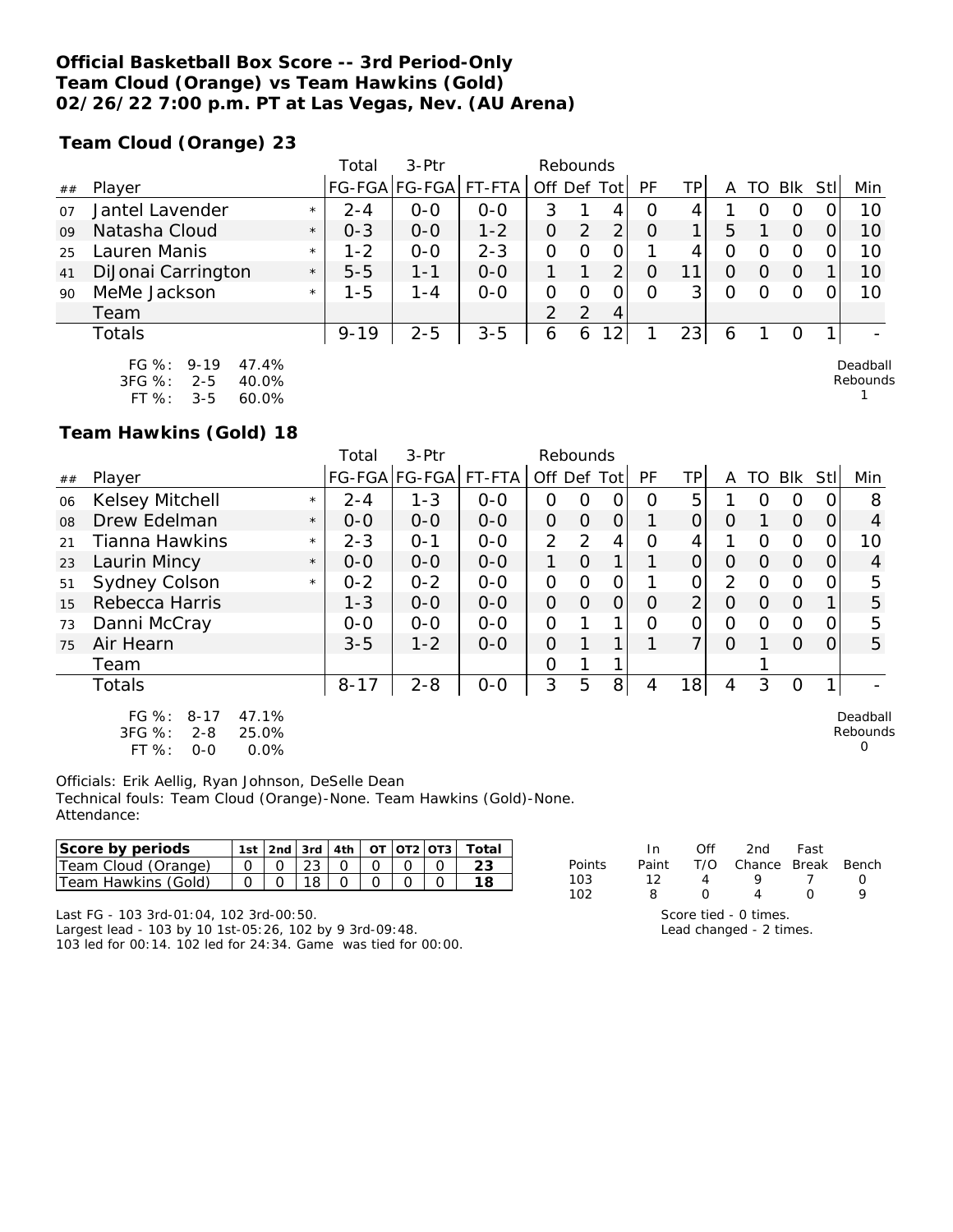### **Official Basketball Box Score -- 4th Period-Only Team Cloud (Orange) vs Team Hawkins (Gold) 02/26/22 7:00 p.m. PT at Las Vegas, Nev. (AU Arena)**

**Team Cloud (Orange) 26**

|    |                                                    |         | Total     | $3-Ptr$       |         |                | Rebounds |      |          |          |   |    |            |      |                      |
|----|----------------------------------------------------|---------|-----------|---------------|---------|----------------|----------|------|----------|----------|---|----|------------|------|----------------------|
| ## | Player                                             |         |           | FG-FGA FG-FGA | FT-FTA  | Off Def        |          | Totl | PF       | TPI      | Α | TO | <b>BIK</b> | Stll | Min                  |
| 07 | Jantel Lavender                                    | $\star$ | $7 - 9$   | 1 - 1         | $0 - 0$ | 2              | O        | 2    |          | 15       | O |    | O          |      | 10                   |
| 09 | Natasha Cloud                                      | $\star$ | $0 - 0$   | $0 - 0$       | $0 - 0$ | 0              |          | ┒    | O        | 0        | 4 |    | $\Omega$   |      | 10                   |
| 25 | Lauren Manis                                       | $\star$ | $1 - 2$   | $0 - 0$       | $0 - 0$ | O              | 2        | 2    |          | ⌒        | っ |    | O          |      | 9                    |
| 41 | DiJonai Carrington                                 | $\star$ | $1 - 5$   | $1 - 4$       | $4 - 4$ | O              |          |      |          | 7        |   |    | O          |      | 10                   |
| 90 | MeMe Jackson                                       | $\star$ | $1 - 2$   | 0-1           | $0-0$   | $\overline{O}$ | 0        | 0    | O        | 2        |   |    | O          |      | 10                   |
| 34 | Imani McGee-Stafford                               |         | $0 - 0$   | $0 - 0$       | $0 - 0$ | 0              | $\Omega$ | 0    | $\Omega$ | $\Omega$ | O | Ω  | $\Omega$   |      | $0+$                 |
|    | Team                                               |         |           |               |         | $\mathcal{P}$  | $\circ$  | 2    |          |          |   |    |            |      |                      |
|    | Totals                                             |         | $10 - 18$ | $2 - 6$       | $4 - 4$ | 4              | 4        | 8    | 3        | 26       | 8 | 4  | O          | 4    |                      |
|    | FG %: 10-18<br>55.6%<br>3FG %:<br>33.3%<br>$2 - 6$ |         |           |               |         |                |          |      |          |          |   |    |            |      | Deadball<br>Rebounds |

 $\Omega$ 

**Team Hawkins (Gold) 25**

FT %: 4-4 100.0

|    |                                                                               |         | Total     | 3-Ptr           | Rebounds |                |          |                |          |    |                |    |                |      |                           |
|----|-------------------------------------------------------------------------------|---------|-----------|-----------------|----------|----------------|----------|----------------|----------|----|----------------|----|----------------|------|---------------------------|
| ## | Player                                                                        |         |           | FG-FGA   FG-FGA | FT-FTA   | Off Def        |          | Totl           | PF       | TP | A              | TO | <b>Blk</b>     | Stll | Min                       |
| 06 | Kelsey Mitchell                                                               | $\star$ | $2 - 3$   | $O-O$           | $0-0$    | O              | 2        | 2              | $\Omega$ | 4  | 5              | Ω  | 0              |      | 8                         |
| 08 | Drew Edelman                                                                  | $\star$ | $2 - 2$   | $0 - 0$         | $0 - 0$  |                | $\Omega$ | 1              | 0        | 4  | O              | Ω  | $\Omega$       | Ω    | 5                         |
| 21 | Tianna Hawkins                                                                | $\star$ | $5 - 5$   | $2 - 2$         | $0-0$    | O              |          | 1              | 2        | 12 | $\overline{O}$ | 2  | $\Omega$       |      | 10                        |
| 23 | Laurin Mincy                                                                  | $\star$ | $1 - 3$   | $1 - 2$         | $0 - 0$  | $\Omega$       |          | 1              | 0        | 3  | $\circ$        | O  | $\Omega$       | Ο    | 4                         |
| 51 | Sydney Colson                                                                 | $\star$ | $O - 1$   | $O-O$           | $0-0$    | $\overline{O}$ | $\Omega$ | 0              | Ω        | 0  |                |    | 0              |      |                           |
| 15 | Rebecca Harris                                                                |         | $0 - 0$   | $0 - 0$         | $0 - 0$  | $\overline{O}$ | $\Omega$ | 0              |          | 0  | O              | O  | $\Omega$       | Ο    | 2                         |
| 73 | Danni McCray                                                                  |         | $0-0$     | $O-O$           | $O-O$    | 1              | $\Omega$ | 1              | $\Omega$ | O  | 0              |    | 0              | Ω    | 4                         |
| 75 | Air Hearn                                                                     |         | $0 - 2$   | $0 - 1$         | $2 - 2$  | $\mathcal{O}$  | 0        | 0              | $\Omega$ | 2  | O              | Ω  | $\Omega$       |      | $\overline{7}$            |
|    | Team                                                                          |         |           |                 |          | O              | O        | 0              |          |    |                |    |                |      |                           |
|    | <b>Totals</b>                                                                 |         | $10 - 16$ | $3 - 5$         | $2 - 2$  | $\overline{2}$ | 4        | 6 <sup>1</sup> | 3        | 25 | 6              | 4  | $\overline{O}$ | 2    |                           |
|    | FG %: 10-16<br>62.5%<br>3FG %:<br>60.0%<br>$3 - 5$<br>FT%<br>100.0<br>$2 - 2$ |         |           |                 |          |                |          |                |          |    |                |    |                |      | Deadball<br>Rebounds<br>O |

Officials: Erik Aellig, Ryan Johnson, DeSelle Dean Technical fouls: Team Cloud (Orange)-None. Team Hawkins (Gold)-None. Attendance:

| Score by periods    |  |    |  | ' 1st   2nd   3rd   4th   OT   OT2   OT3   Total |        |       | Off | 2nd          | Fast |       |
|---------------------|--|----|--|--------------------------------------------------|--------|-------|-----|--------------|------|-------|
| Team Cloud (Orange) |  | 26 |  |                                                  | Points | Paint | T/O | Chance Break |      | Bench |
| Team Hawkins (Gold) |  | 25 |  | 25                                               | 103    |       |     |              |      |       |
|                     |  |    |  |                                                  | 102    |       |     |              |      |       |

Last FG - 103 4th-00:11, 102 4th-00:08.

Largest lead - 103 by 10 1st-05:26, 102 by 9 3rd-09:48. 103 led for 09:14. 102 led for -9:-23. Game was tied for 15:03.

| ノ | Ь                       | 0 |
|---|-------------------------|---|
|   | Score tied - 2 times.   |   |
|   | Lead changed - 5 times. |   |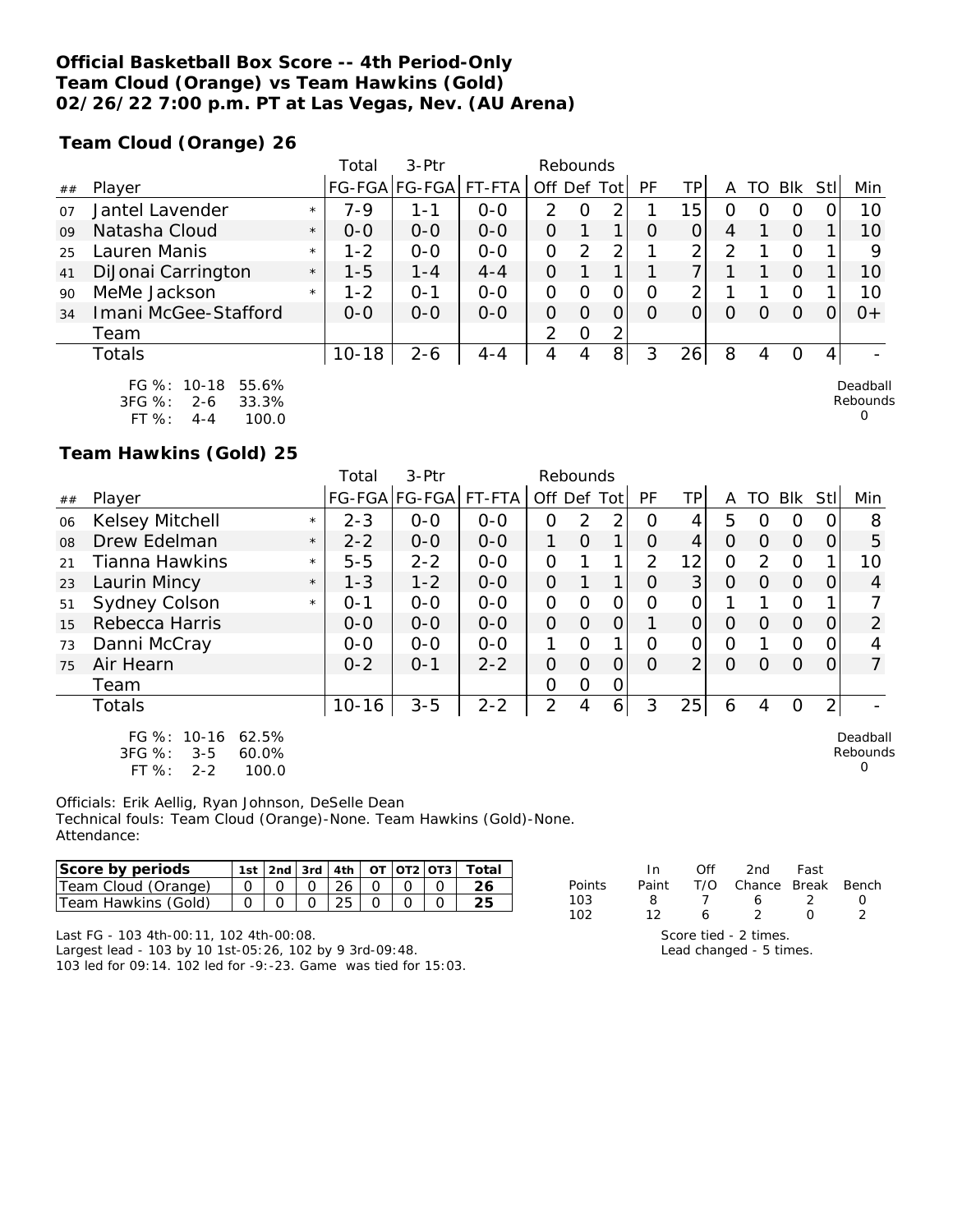### **Official Basketball Box Score -- OT Period-Only Team Cloud (Orange) vs Team Hawkins (Gold) 02/26/22 7:00 p.m. PT at Las Vegas, Nev. (AU Arena)**

**Team Cloud (Orange) 13**

|    |                                                             |         | Total   | $3-Ptr$       | Rebounds |                |          |      |          |                |   |                  |            |                |                      |
|----|-------------------------------------------------------------|---------|---------|---------------|----------|----------------|----------|------|----------|----------------|---|------------------|------------|----------------|----------------------|
| ## | Player                                                      |         |         | FG-FGA FG-FGA | FT-FTA   | Off Def        |          | Totl | PF       | TPI            | Α | TΟ               | <b>BIK</b> | Stll           | Min                  |
| 07 | Jantel Lavender                                             | $\star$ | $1 - 2$ | $0 - 0$       | $0 - 0$  | 0              |          |      |          | ⌒              | O |                  | O          | 0              | 5                    |
| 09 | Natasha Cloud                                               | $\star$ | $3 - 3$ | 1-1           | $0 - 0$  | $\overline{O}$ |          |      |          | 7 <sub>1</sub> | 3 | O                | $\Omega$   | 0              | 5                    |
| 25 | Lauren Manis                                                | $\star$ | 1 - 1   | $0 - 0$       | $0 - 0$  | 0              | O        | 0    | O        | 2              | O | $\left( \right)$ | O          |                |                      |
| 41 | DiJonai Carrington                                          | $\star$ | $1 - 2$ | $0 - 0$       | $0 - 0$  | 0              |          |      | O        | $\overline{2}$ | O | $\left( \right)$ | O          | 0              | 5                    |
| 90 | MeMe Jackson                                                | $\star$ | $0 - 0$ | $0 - 0$       | $0 - 0$  | $\overline{O}$ | 0        | 0    |          | 0              | O | Ω                | O          | 0              | 5                    |
| 34 | Imani McGee-Stafford                                        |         | $O - 1$ | $0 - 0$       | $0 - 0$  | 0              | $\Omega$ | 0    | $\Omega$ | $\Omega$       | O | Ω                | $\Omega$   |                | $0+$                 |
|    | Team                                                        |         |         |               |          |                |          | 2    |          |                |   |                  |            |                |                      |
|    | Totals                                                      |         | $6 - 9$ | $1 - 1$       | $0-0$    |                | 4        | 5    | 3        | 3              | 3 |                  | O          | $\overline{O}$ |                      |
|    | $FG \%$ :<br>66.7%<br>$6 - 9$<br>3FG %:<br>100.0<br>$1 - 1$ |         |         |               |          |                |          |      |          |                |   |                  |            |                | Deadball<br>Rebounds |

FT %: 0-0 0.0%

**Team Hawkins (Gold) 13**

|    |                                                                                                       |         | Total    | 3-Ptr                |         | Rebounds       |          |             |          |     |   |    |                |     |                      |
|----|-------------------------------------------------------------------------------------------------------|---------|----------|----------------------|---------|----------------|----------|-------------|----------|-----|---|----|----------------|-----|----------------------|
| ## | Player                                                                                                |         |          | FG-FGA FG-FGA FT-FTA |         | Off Def        |          | Totl        | PF       | TP. | A | TO | <b>BIK</b>     | Stl | Min                  |
| 06 | Kelsey Mitchell                                                                                       | $\star$ | $2 - 4$  | $1 - 3$              | $0-0$   | 0              |          |             | 0        | 5   | O | 0  | 0              |     | 5                    |
| 08 | Drew Edelman                                                                                          | $\star$ | $1 - 2$  | $0-0$                | $0 - 2$ | 0              | O        | O           | $\Omega$ | ⌒   | 0 | Ω  | $\overline{O}$ |     | 3                    |
| 21 | Tianna Hawkins                                                                                        | $\star$ | $0-0$    | $O-O$                | $0 - 0$ | $\overline{2}$ |          | 3           | 0        |     | 3 | Ω  | 0              |     | 5                    |
| 51 | <b>Sydney Colson</b>                                                                                  | $\star$ | $0 - 2$  | $O - 1$              | $0-0$   | 0              | O        | 0           | O        |     |   | Ω  | $\Omega$       | 0   | 5                    |
| 73 | Danni McCray                                                                                          |         | $0 - 0$  | $0 - 0$              | $O - O$ | 0              | $\Omega$ | Ω           | Ω        | Ο   | 0 | Ω  | $\overline{0}$ | 0   |                      |
| 75 | Air Hearn                                                                                             |         | $2 - 2$  | $1 - 1$              | $1 - 1$ | 0              | $\Omega$ | O           | $\Omega$ | 6   | 0 | Ω  | $\Omega$       |     | 5                    |
|    | Team                                                                                                  |         |          |                      |         | 0              | O        | 0           |          |     |   |    |                |     |                      |
|    | Totals                                                                                                |         | $5 - 10$ | $2 - 5$              | $1 - 3$ | 2              | 2        | $4^{\circ}$ | Ο        | 131 | 4 | Ο  | 0              |     |                      |
|    | FG $%$ :<br>$5 - 10$<br>50.0%<br>3FG %:<br>$2 - 5$<br>40.0%<br>$LT$ $O$ .<br>22.202<br>1 <sub>2</sub> |         |          |                      |         |                |          |             |          |     |   |    |                |     | Deadball<br>Rebounds |

FT %: 1-3 33.3%

Officials: Erik Aellig, Ryan Johnson, DeSelle Dean Technical fouls: Team Cloud (Orange)-None. Team Hawkins (Gold)-None. Attendance:

| Score by periods     |  |  |  | $1st$   2nd   3rd   4th   OT   OT2   OT3 |  |
|----------------------|--|--|--|------------------------------------------|--|
| Team Cloud (Orange)  |  |  |  |                                          |  |
| ITeam Hawkins (Gold) |  |  |  |                                          |  |

Last FG - 103 OT-00:40, 102 OT-00:48. Largest lead - 103 by 10 1st-05:26, 102 by 9 3rd-09:48. 103 led for 02:53. 102 led for 00:35. Game was tied for 06:23.

|        | In.   | Off | 2nd                                              | Fast          |   |
|--------|-------|-----|--------------------------------------------------|---------------|---|
| Points | Paint | T/O | Chance Break Bench                               |               |   |
| 103    | 10    |     |                                                  |               |   |
| 102    | 6     | 3   | $\mathcal{P}$                                    | $\mathcal{P}$ | 6 |
|        |       |     | Score tied - 4 times.<br>Lead changed - 5 times. |               |   |

 $\Omega$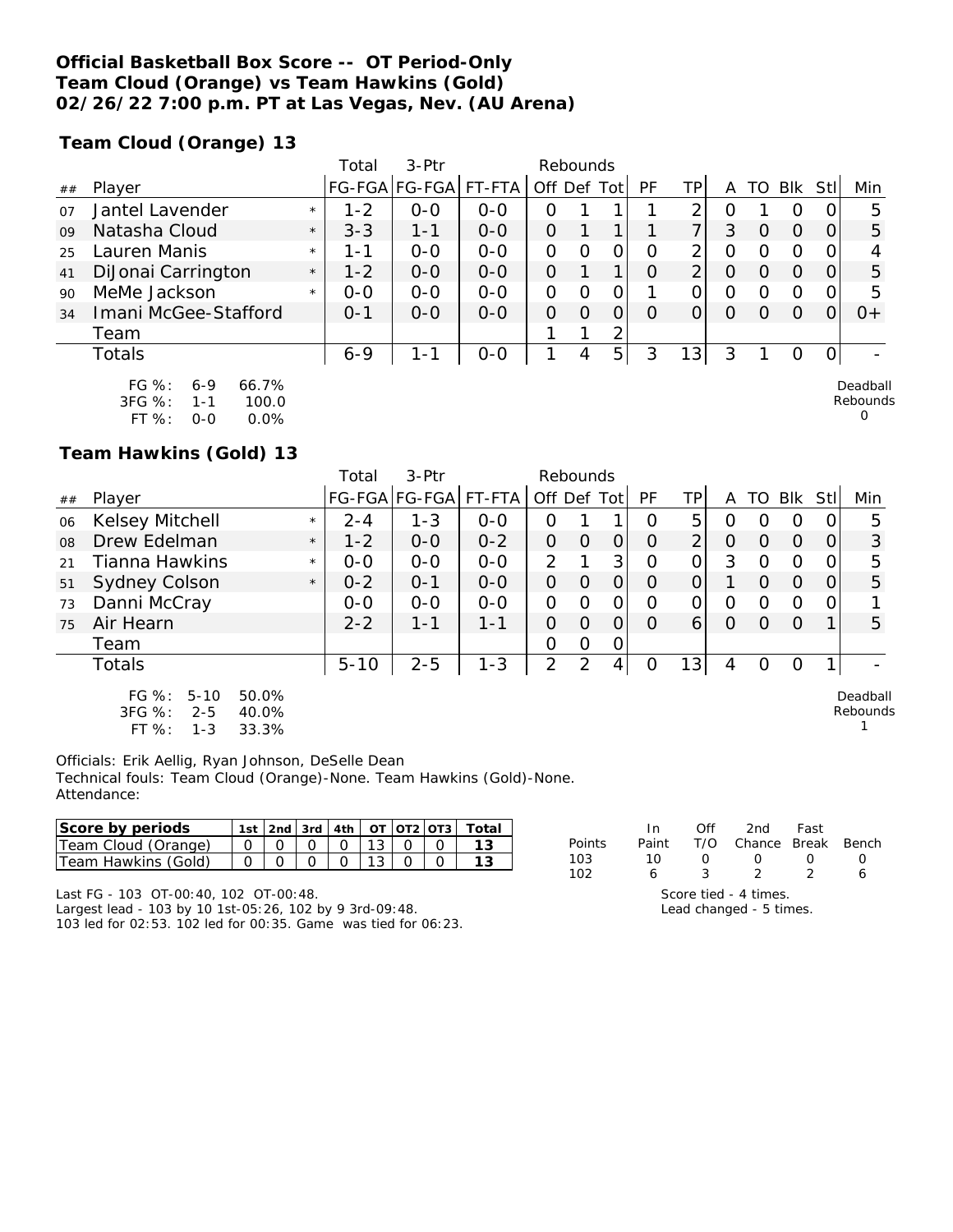### **Official Basketball Box Score -- OT2 Period-Only Team Cloud (Orange) vs Team Hawkins (Gold) 02/26/22 7:00 p.m. PT at Las Vegas, Nev. (AU Arena)**

**Team Cloud (Orange) 11**

|    |                                                                                                                                       |         | Total   | $3-$ Ptr      |         |                | Rebounds |                |           |                |          |    |     |                |                                  |
|----|---------------------------------------------------------------------------------------------------------------------------------------|---------|---------|---------------|---------|----------------|----------|----------------|-----------|----------------|----------|----|-----|----------------|----------------------------------|
| ## | Player                                                                                                                                |         |         | FG-FGA FG-FGA | FT-FTA  | Off Def Tot    |          |                | <b>PF</b> | TPI            | Α        | TO | Blk | Stll           | Min                              |
| 07 | Jantel Lavender                                                                                                                       | $\star$ | $0 - 1$ | $0 - 0$       | $0 - 0$ | 0              | O        | O              | O         | 0              | っ        |    | O   | 0              | 5                                |
| 09 | Natasha Cloud                                                                                                                         | $\star$ | 1-1     | $0 - 0$       | $0 - 0$ | 0              | $\Omega$ | $\overline{O}$ | O         | $\overline{2}$ | 2        |    | O   | 0              | 5                                |
| 25 | Lauren Manis                                                                                                                          | $\star$ | $2 - 2$ | $0 - 0$       | $0 - 0$ | O              | 0        | 0              |           | 4              | $\Omega$ | O  | O   | $\mathbf{2}$   |                                  |
| 41 | DiJonai Carrington                                                                                                                    | $\star$ | $1 - 2$ | $0 - 0$       | $0 - 0$ | 1              | 2        | 3              | 2         | $\overline{2}$ | O        |    | O   | $\Omega$       | 5                                |
| 90 | MeMe Jackson                                                                                                                          | $\star$ | 1-1     | 1-1           | $0 - 0$ | $\overline{O}$ |          |                |           | 3 <sup>1</sup> | O        | Ω  | O   | 0              | 5                                |
| 34 | Imani McGee-Stafford                                                                                                                  |         | $O - 1$ | $0 - 0$       | $0 - 0$ | 0              | 0        | 0              | $\Omega$  | 0              | O        | O  | O   |                | $0+$                             |
|    | Team                                                                                                                                  |         |         |               |         |                | 0        |                |           |                |          |    |     |                |                                  |
|    | Totals                                                                                                                                |         | $5 - 8$ | $1 - 1$       | $0-0$   | 2              | 3        | 5              | 4         |                | 4        | 3  | O   | $\overline{2}$ |                                  |
|    | FG %:<br>$5 - 8$<br>62.5%<br>3FG %:<br>100.0<br>$1 - 1$<br>$CT O/L$ .<br>$\cap$ $\cap$ <sup><math>\circ</math></sup><br>$\cap$ $\cap$ |         |         |               |         |                |          |                |           |                |          |    |     |                | Deadball<br>Rebounds<br>$\Omega$ |

FT %: 0-0 0.0%

**Team Hawkins (Gold) 11**

|        |                                                         |                         | Total   | 3-Ptr                | Rebounds |               |                |                |    |    |                |               |             |                                  |
|--------|---------------------------------------------------------|-------------------------|---------|----------------------|----------|---------------|----------------|----------------|----|----|----------------|---------------|-------------|----------------------------------|
| $\#\#$ | Player                                                  |                         |         | FG-FGA FG-FGA FT-FTA |          | Off Def Tot   |                |                | PF | TP | A              |               | TO BIK StII | Min                              |
| 06     | <b>Kelsey Mitchell</b>                                  | $\star$                 | $0 - 2$ | 0-1                  | $0-0$    | Ο             | Ο              | 0              | 0  | 0. |                | O             | O           | 5                                |
| 08     | Drew Edelman                                            | $\star$                 | $2 - 2$ | $O-O$                | $0-0$    | $\mathcal{P}$ | $\overline{0}$ | 2 <sub>1</sub> |    | 4  | 0              | 0             | $\Omega$    | 5                                |
| 21     | Tianna Hawkins                                          | $\star$                 | $1 - 2$ | $1 - 2$              | $2 - 2$  | 0             |                |                | Ω  | 5  | $\overline{0}$ | $\mathcal{P}$ | $\Omega$    | 5                                |
| 51     | Sydney Colson                                           | $\star$                 | $0 - 1$ | $0 - 0$              | $0 - 0$  | 0             | O              | 0              | O  | 0  |                | $\Omega$      | $\Omega$    | 5                                |
| 75     | Air Hearn                                               |                         | $O - 1$ | $0 - 1$              | $2 - 2$  | ი             | Ω              | 0              | Ω  | ⌒  | 0              | Ω             | O           | 5                                |
|        | Team                                                    |                         |         |                      |          | 0             | O              | $\Omega$       |    |    |                |               |             |                                  |
|        | Totals                                                  |                         | $3 - 8$ | 1 - 4                | $4 - 4$  | 2             |                | 3              |    |    | 2              | 2             | 0           |                                  |
|        | FG %:<br>$3 - 8$<br>3FG %:<br>1 - 4<br>FT %:<br>$4 - 4$ | 37.5%<br>25.0%<br>100.0 |         |                      |          |               |                |                |    |    |                |               |             | Deadball<br>Rebounds<br>$\Omega$ |

Officials: Erik Aellig, Ryan Johnson, DeSelle Dean Technical fouls: Team Cloud (Orange)-None. Team Hawkins (Gold)-None. Attendance:

| Score by periods    |  |  |  | 1st   2nd   3rd   4th   OT   OT2   OT3   1 |  |
|---------------------|--|--|--|--------------------------------------------|--|
| Team Cloud (Orange) |  |  |  |                                            |  |
| Team Hawkins (Gold) |  |  |  |                                            |  |

|        | In In |   | Off 2nd Fast                                     |        |                  |
|--------|-------|---|--------------------------------------------------|--------|------------------|
| Points |       |   | Paint T/O Chance Break Bench                     |        |                  |
| 103    | 6.    |   | 5 2 0                                            |        | $\left( \right)$ |
| 102    | 4     | 4 | $\mathcal{L}$                                    | $\cap$ |                  |
|        |       |   | $\sim$ $\sim$ $\sim$ $\sim$ $\sim$ $\sim$ $\sim$ |        |                  |

Score tied - 4 times. Lead changed - 1 time.

Last FG - 103 OT2-01:04, 102 OT2-00:53. Largest lead - 103 by 10 1st-05:26, 102 by 9 3rd-09:48.

103 led for 01:37. 102 led for 01:20. Game was tied for 02:00.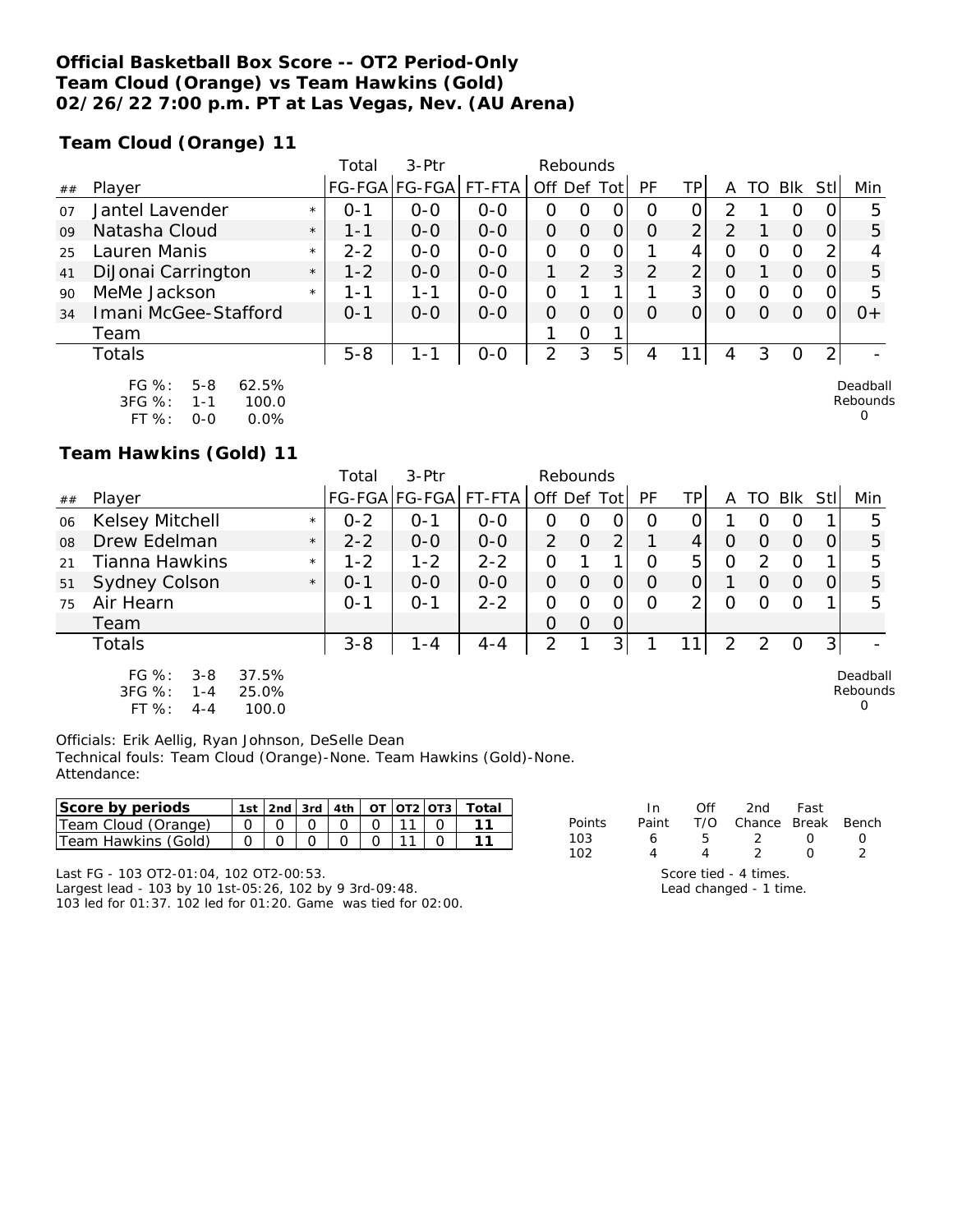### **Official Basketball Box Score -- OT3 Period-Only Team Cloud (Orange) vs Team Hawkins (Gold) 02/26/22 7:00 p.m. PT at Las Vegas, Nev. (AU Arena)**

**Team Cloud (Orange) 3**

|    |                                                         |         | Total    | 3-Ptr<br>Rebounds    |         |                |                |      |          |     |          |                  |            |      |                      |
|----|---------------------------------------------------------|---------|----------|----------------------|---------|----------------|----------------|------|----------|-----|----------|------------------|------------|------|----------------------|
| ## | Player                                                  |         |          | FG-FGA FG-FGA FT-FTA |         | Off Def        |                | Totl | PF       | TP. | Α        | TO               | <b>BIK</b> | Stll | Min                  |
| 07 | Jantel Lavender                                         | $\star$ | $0 - 0$  | $0 - 0$              | $O-O$   | 2              | 2              | 4    | O        | Ο   | O        | $\left( \right)$ | O          | 0    | 5                    |
| 09 | Natasha Cloud                                           | $\star$ | $1 - 6$  | $0 - 3$              | $0 - 0$ |                |                | 2    | 2        | っ   | $\Omega$ |                  | $\Omega$   | 0    | 5                    |
| 25 | Lauren Manis                                            | $\star$ | $0 - 0$  | $0 - 0$              | $1 - 2$ | 0              | O              | 0    | 0        |     | 0        | O                | O          |      |                      |
| 41 | DiJonai Carrington                                      | $\star$ | $0 - 3$  | $0 - 2$              | $0 - 0$ | $\overline{2}$ | $\overline{O}$ | 2    | $\Omega$ | 0   | 0        | っ                |            | 0    | 5                    |
| 90 | MeMe Jackson                                            | $\star$ | 0-1      | $O - 1$              | $0-0$   | 0              | $\mathcal{P}$  | 2    | O        | 0   | O        | O                | O          | 0    | 5                    |
| 34 | Imani McGee-Stafford                                    |         | $0 - 0$  | $0 - 0$              | $0 - 0$ | 0              | 0              | 0    | $\Omega$ | O   | O        | $\Omega$         | $\Omega$   |      | $0+$                 |
|    | Team                                                    |         |          |                      |         | 0              | 0              | 0    |          |     |          |                  |            |      |                      |
|    | Totals                                                  |         | $1 - 10$ | $0 - 6$              | $1 - 2$ | 5              | 5              | 10   | っ        | 3   | $\Omega$ | 3                |            |      |                      |
|    | FG $\%$ :<br>10.0%<br>1-10<br>3FG %:<br>0.0%<br>$0 - 6$ |         |          |                      |         |                |                |      |          |     |          |                  |            |      | Deadball<br>Rebounds |

<sup>1</sup>

**Team Hawkins (Gold) 8**

FT %: 1-2 50.0%

|    |                                                                                      |         | Total    | $3-$ Ptr             | Rebounds |             |               |   |           |                |   |          |            |                |                           |
|----|--------------------------------------------------------------------------------------|---------|----------|----------------------|----------|-------------|---------------|---|-----------|----------------|---|----------|------------|----------------|---------------------------|
| ## | Player                                                                               |         |          | FG-FGA FG-FGA FT-FTA |          | Off Def Tot |               |   | <b>PF</b> | TP             | A | TO       | <b>Blk</b> | Stl            | Min                       |
| 06 | Kelsey Mitchell                                                                      | $\star$ | $1 - 5$  | $0 - 0$              | $0 - 0$  | Ο           |               |   | $\Omega$  | 2              | O | ი        | Ω          |                | 5                         |
| 08 | Drew Edelman                                                                         | $\star$ | $0 - 0$  | $0 - 0$              | $0 - 0$  |             | $\Omega$      |   |           | 0              | O | Ω        | $\Omega$   | 0              |                           |
| 21 | Tianna Hawkins                                                                       | $\star$ | $1 - 2$  | $0 - 0$              | $0 - 0$  | 0           | $\mathcal{P}$ | 2 |           | 2              | Ω |          | O          |                | 5                         |
| 51 | <b>Sydney Colson</b>                                                                 | $\star$ | $1 - 2$  | $O - 1$              | $0-0$    | 0           | $\Omega$      | 0 | $\Omega$  | $\overline{2}$ |   | $\Omega$ | $\Omega$   | O              | 5                         |
| 73 | Danni McCray                                                                         |         | $0 - 0$  | $0 - 0$              | $2 - 2$  |             | $\circ$       | 1 | $\Omega$  | 2              | 0 | Ω        | $\Omega$   |                | 3                         |
| 75 | Air Hearn                                                                            |         | $0 - 1$  | $0 - 0$              | $0 - 0$  | 0           |               |   |           | 0              | O | $\Omega$ | $\Omega$   | 0              | 5                         |
|    | Team                                                                                 |         |          |                      |          | O           | 0             | 0 |           |                |   |          |            |                |                           |
|    | Totals                                                                               |         | $3 - 10$ | $O - 1$              | $2 - 2$  | 2           | 4             | 6 | 3         | 8              |   |          | 0          | $\overline{2}$ |                           |
|    | FG %:<br>$3 - 10$<br>30.0%<br>3FG %:<br>0.0%<br>$O - 1$<br>FT %:<br>$2 - 2$<br>100.0 |         |          |                      |          |             |               |   |           |                |   |          |            |                | Deadball<br>Rebounds<br>0 |

Officials: Erik Aellig, Ryan Johnson, DeSelle Dean Technical fouls: Team Cloud (Orange)-None. Team Hawkins (Gold)-None. Attendance:

| Score by periods    |  |  |  | 1st   2nd   3rd   4th   $OT$   $OT$   $OT$   $T$ otal |
|---------------------|--|--|--|-------------------------------------------------------|
| Team Cloud (Orange) |  |  |  |                                                       |
| Team Hawkins (Gold) |  |  |  |                                                       |

Last FG - 103 OT3-01:50, 102 OT3-01:15. Largest lead - 103 by 10 1st-05:26, 102 by 9 3rd-09:48.

103 led for 01:32. 102 led for 02:51. Game was tied for -4:-23.

|        | In.   | Off | 2nd                                            | Fast |               |  |  |  |  |  |  |
|--------|-------|-----|------------------------------------------------|------|---------------|--|--|--|--|--|--|
| Points | Paint | T/O | Chance Break Bench                             |      |               |  |  |  |  |  |  |
| 103    |       |     |                                                |      |               |  |  |  |  |  |  |
| 102    | Ь     |     | $\mathcal{P}$                                  |      | $\mathcal{P}$ |  |  |  |  |  |  |
|        |       |     | Score tied - 1 time.<br>Lead changed - 1 time. |      |               |  |  |  |  |  |  |